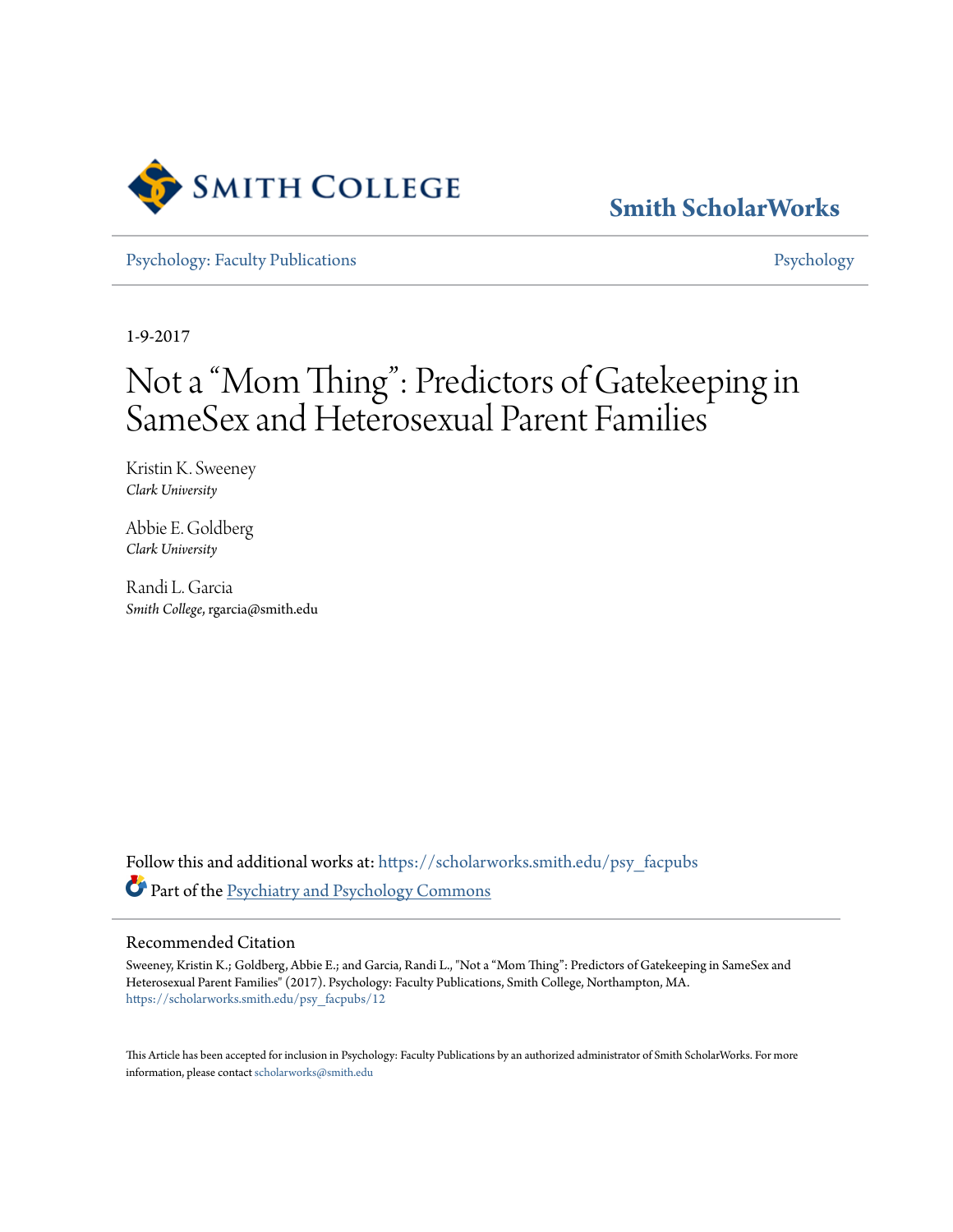Not a "Mom Thing": Predictors of Gatekeeping in Same-Sex and Heterosexual Parent Families Kristin K. Sweeney, Abbie E. Goldberg Clark University and Randi L. Garcia

Smith College

# Author Note

Some findings from this paper were presented in a poster titled *Parental Gatekeeping in Heterosexual, Lesbian, and Gay Parent Families with Young Children* by Sweeney, K. K., Goldberg, A. E., and Garcia, R. L. at the 123rd American Psychological Association Annual Convention (August, 2015) in Toronto, Canada. Some findings from this project were also presented in a poster titled *Gatekeeping Around Child Care Among Gay, Lesbian, and Heterosexual Parents* by Sweeney, K. K., Goldberg, A. E., and Garcia, R. at the National Council of Family Relations November, 2015 in Vancouver, Canada.

This research was funded by Eunice Kennedy Shriver National Institute of Child Health and Human Development Grant R03HD054394, the Wayne F. Placek award from the American Psychological Foundation, a grant from the Alfred P. Sloan Foundation, and a faculty development grant from Clark University, all awarded to Abbie E. Goldberg.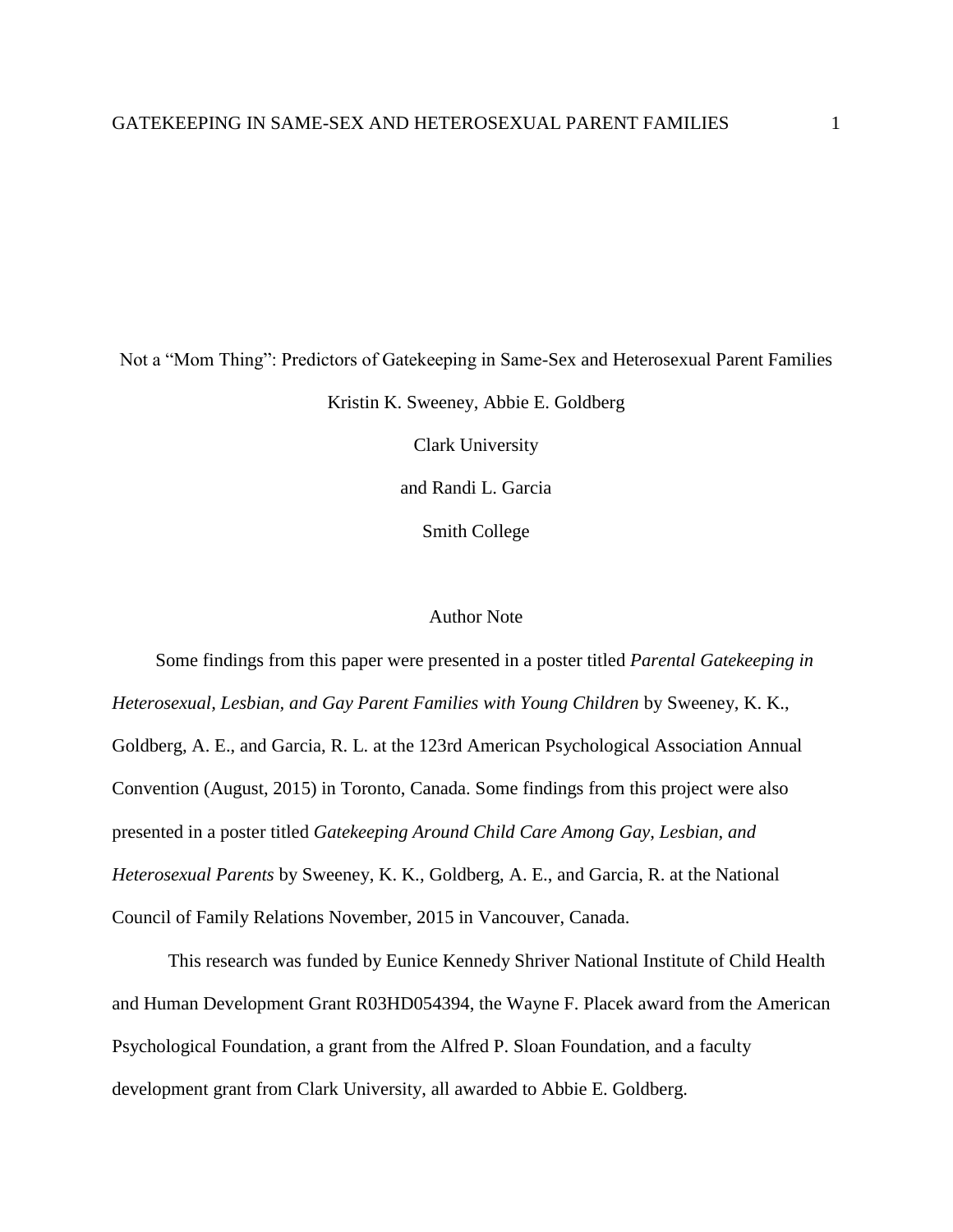#### Abstract

The current study is the first to examine parental gatekeeping in both same-sex (57 female, 51 male) and heterosexual  $(n = 82)$  couples, all of whom became parents via adoption. Aspects of the individual, the couple, and the work context, measured pre-adoption, were examined as predictors of gatekeeping. Gatekeeping refers to attitudes and behaviors aimed at regulating and limiting the involvement of the other parent in housework and child care and was measured two years post-adoption. Findings revealed that women in heterosexual relationships reported higher gatekeeping compared to all other groups, and men in same-sex relationships reported higher gatekeeping compared to women in same-sex relationships as well as men in heterosexual relationships. Across the full sample, lower job autonomy predicted higher gatekeeping in both housework and child care, whereas greater relationship ambivalence, greater perceived parenting skill, and lower perceived partner parenting skill predicted higher gatekeeping in child care. Findings provide insight into how gatekeeping behaviors and beliefs are enacted in diverse types of couples, and suggest that work factors should be taken into account when conducting research on, and seeking to improve, coparenting relationships.

Key words: child care, coparenting relationships, gatekeeping, gay, housework, lesbian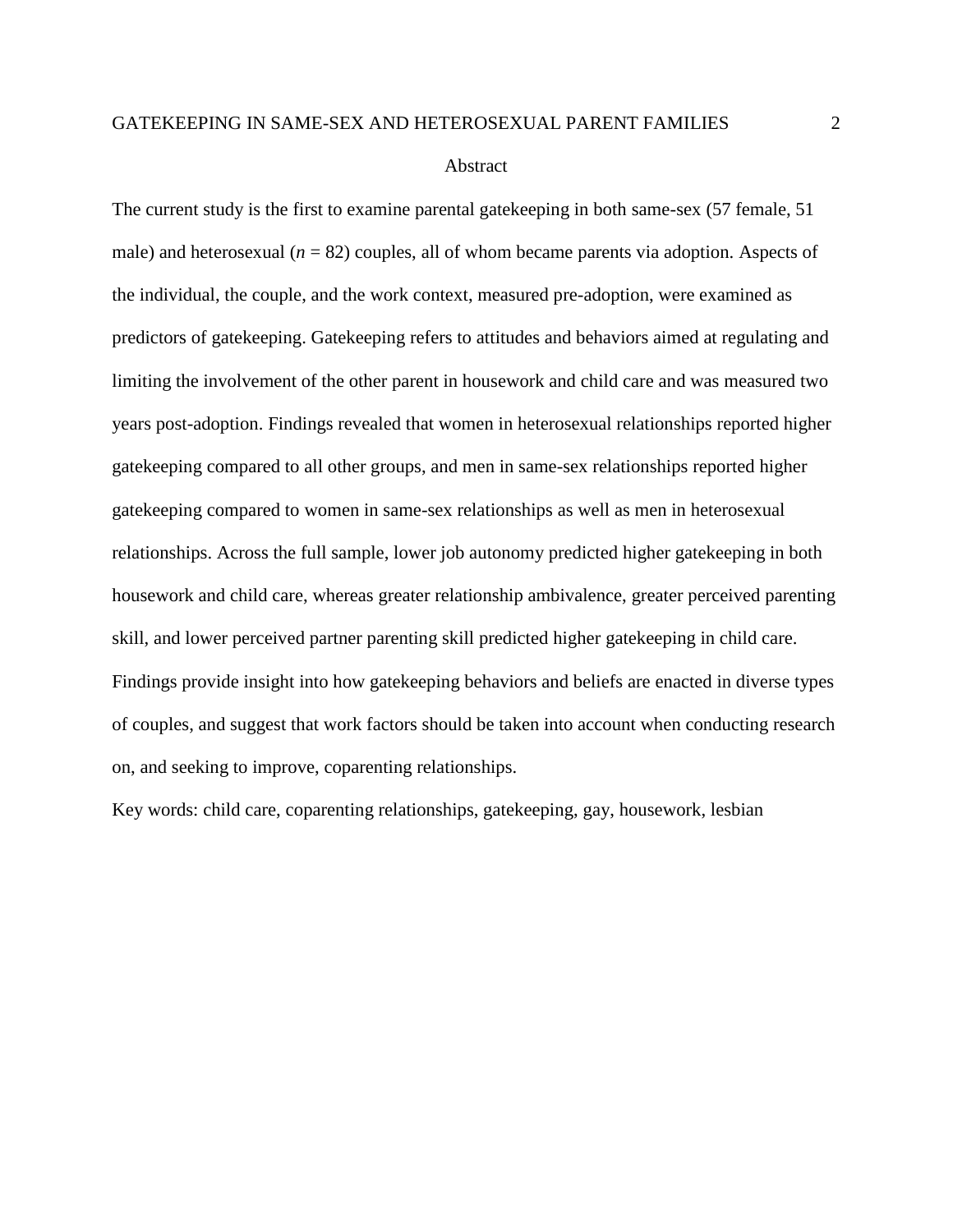Not a "Mom Thing": Predictors of Gatekeeping in Same-Sex and Heterosexual Parent Families

An equitable division of labor between cohabitating parents in housework and child care, along with spousal support in the coparenting relationship, have been linked to greater parental relationship satisfaction and better mental health (Ehrenberg, Gearing-Small, Hunter, & Small, 2001; Frisco & Williams, 2003). Although there is a trend toward increasing equality between heterosexual men and women in the contemporary  $U.S.^1$ , women still do the majority of housework and child care (Knudson-Martin & Mahoney, 2009), while same-sex couples tend to divide tasks more evenly (Goldberg, Smith, & Perry-Jenkins, 2012).

Gatekeeping may be an expression of the gendered nature of parenting that underlies unequal divisions of labor in some heterosexual couples (Hawkins, Marshall, & Allen, 1998). Allen and Hawkins (1999) define gatekeeping as "a collection of beliefs and behaviors that ultimately inhibit a collaborative effort between men and women in family work" (p. 200). Research suggests that mothers who report more of gatekeeping tend to view the housework and child care as their responsibility and maintain control over father involvement (Cannon, Schoppe-Sullivan, Mangelsdorf, Brown, & Sokolowski, 2008), thus reinforcing traditional gender norms (Allen & Hawkins, 1999). In the current study, gatekeeping refers to restrictive and controlling attitudes and behaviors in relation to housework and child care.

In the academic literature, gatekeeping has only been examined in mothers in heterosexual relationships. The current study aims to broaden understanding of gatekeeping in other contexts by examining predictors of gatekeeping in heterosexual and same-sex adoptive

 $\overline{a}$ 

<sup>&</sup>lt;sup>1</sup> For brevity and clarity, we use the terms "heterosexual women" to refer to women partnered with men, "heterosexual men" to refer to men partnered with women, "gay men" to refer to men partnered with men, and "lesbian women" to refer to women partnered with women. We acknowledge the limitations of these terms, and encourage readers to remember that parents in these relationships may hold other identities (e.g., bisexual, queer).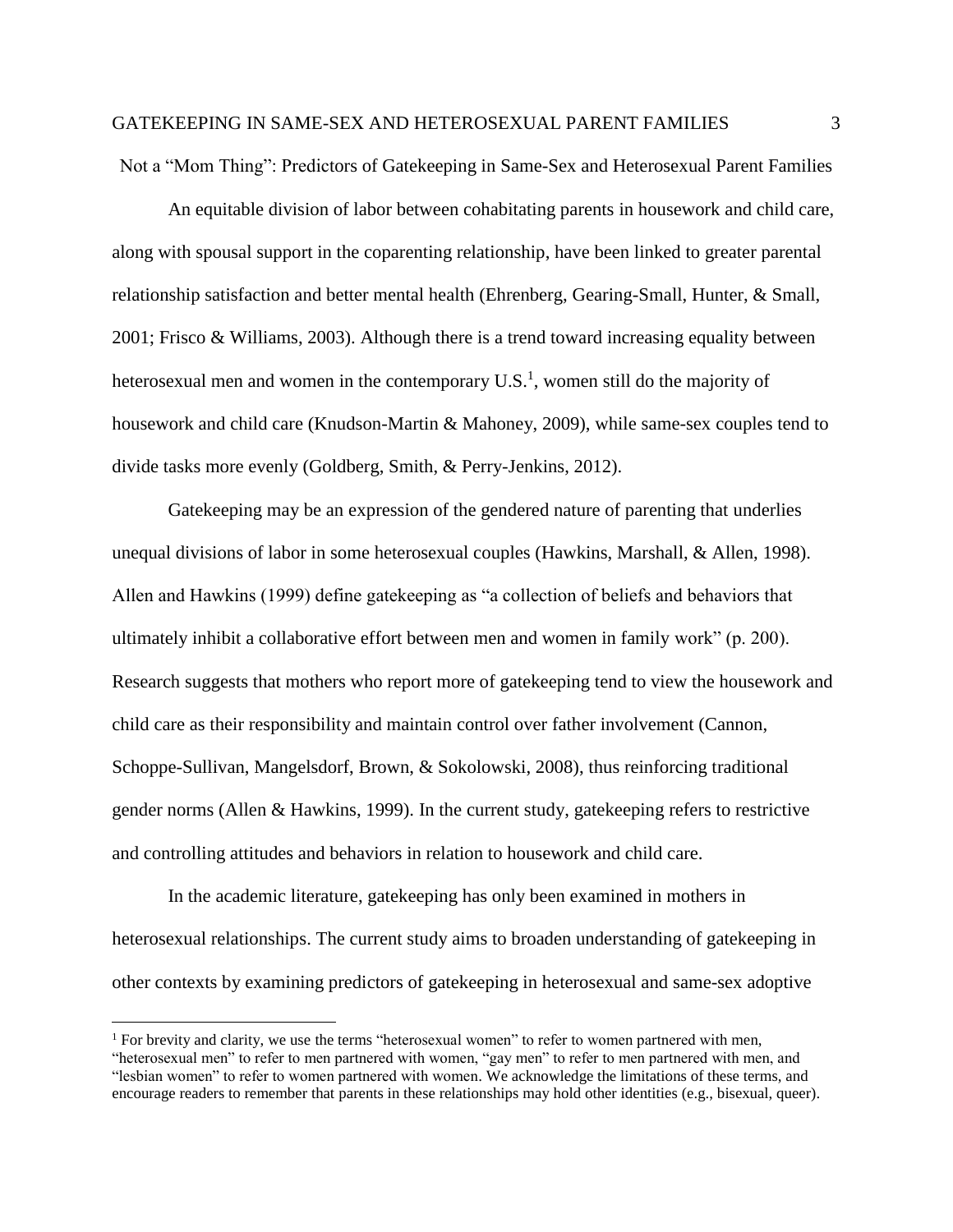parent couples. Studying gatekeeping in same-sex couples is important because they challenge traditional roles in the family (Goldberg et al., 2012; Perlesz et al., 2010), yet their divisions of labor may also reflect traditional masculine and feminine parenting roles. Thus, examining gatekeeping in these couples may reveal ways that they both disrupt and reify traditional gender roles in coparenting. Also, in addition to couple type and gender, we examine aspects of parents' personality, relationship quality, and work context as predictors of gatekeeping.

Studies examining gatekeeping by heterosexual mothers have identified intrapersonal predictors of gatekeeping, such as negative emotions (Cannon et al., 2008; Schoppe-Sullivan, Altenburger, Lee, Bower, & Dush, 2015) and lower self-esteem (Gaunt, 2008). Interpersonal factors, such as relationship conflict (Schoppe-Sullivan et al., 2015; Stevenson et al., 2014), and lower partner parenting skill (Fagan & Barnett, 2003), also relate to more gatekeeping. Finally, work-related factors (i.e., lower income and lower perceived work importance; Gaunt, 2008) relate to more gatekeeping. Same-sex couples may differ from heterosexual couples in these domains (Goldberg, 2010); thus, of interest is exploring them in relation to gatekeeping in lesbian/gay (LG) and heterosexual parents. We next review gatekeeping literature in three areas: (a) gender norms in the division of labor, (b) intrapersonal and interpersonal characteristics, and (c) the workplace context. All studies examined heterosexual couples unless noted.

#### **Gender Norms Surrounding the Division of Labor**

Our study is informed by a social constructionist perspective on gender, whereby sexuality, gender, and notions of family roles are not innate but socially constructed and vary by context (Oswald, Blume, & Marks, 2005). In the US, housework and child care contain gendered meanings, which reflect beliefs about parenting roles (i.e., the belief that the heterosexual nuclear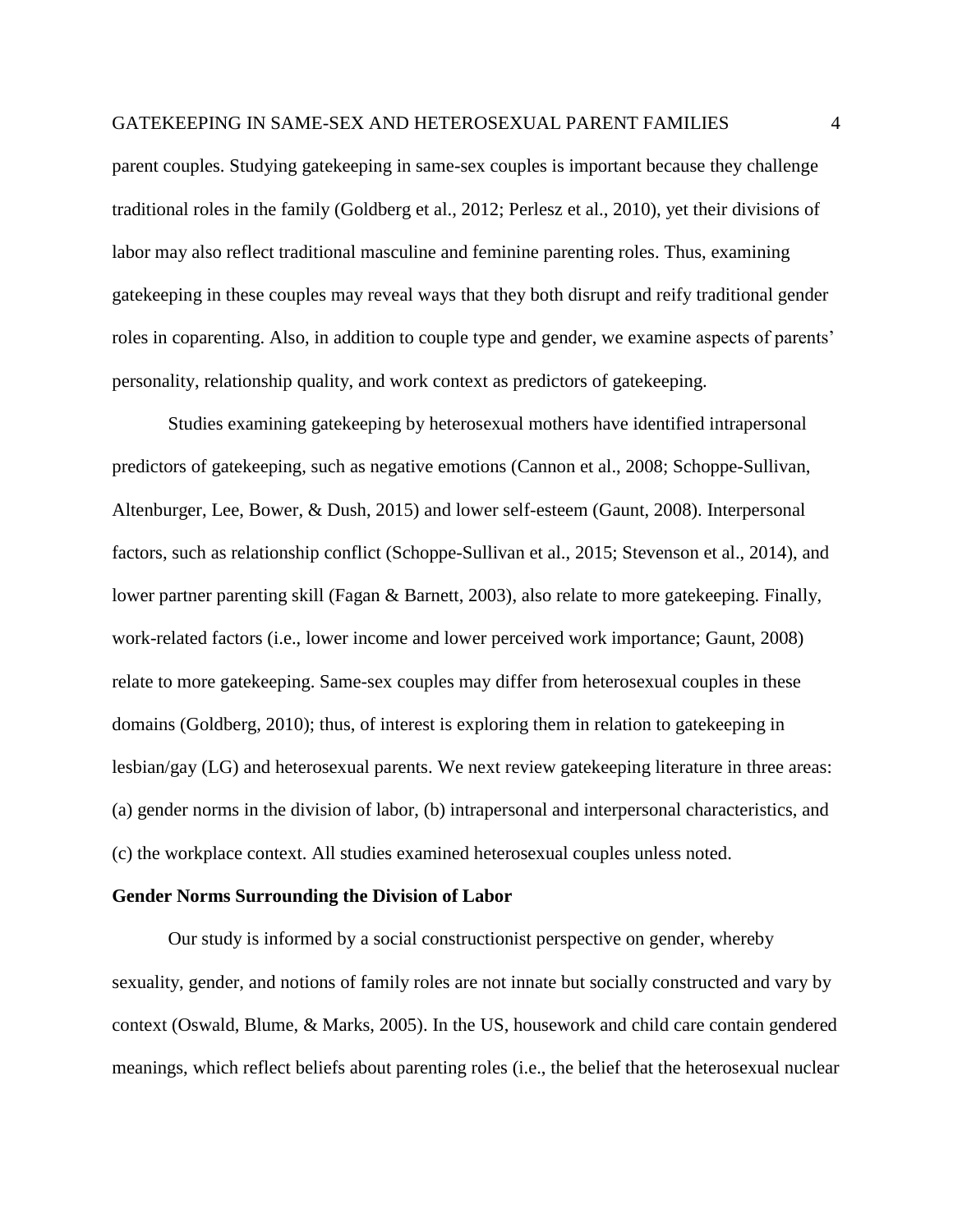family is ideal and normative; the belief that wives should be responsible for unpaid work while husbands do paid work; Ferree, 1990; Thompson & Walker, 1989). Such beliefs have implications for families. For example, although many heterosexual mothers desire more father involvement (Knudson-Martin & Mahoney, 2009), they may also experience feelings of jealousy, anger, and exclusion when fathers take the lead in parenting (Ehrensaft, 1990). Mothers who hold traditional gendered parenting beliefs may be particularly vulnerable to these types of feelings, and engage in more gatekeeping (Allen & Hawkins, 1999). Consistent with this notion, greater belief in traditional gender norms is associated with more maternal gatekeeping (Cannon et al., 2008; Fagan & Barnett, 2003; Meteyer & Perry-Jenkins, 2010). Given that heterosexual parents arrange coparenting in a society that reinforces traditional gender norms (Knudson-Martin & Mahoney, 2009), we expect that within heterosexual couples, women will report more gatekeeping over father involvement in child care and housework than men will report over mother involvement. Also, based on the theory that gatekeeping performed by mothers pushes fathers out of childcare (Fagan & Barnett, 2003) we expect a significant and negative correlation between the gatekeeping scores of parents in heterosexual couples, whereby the higher the level of gatekeeping reported by the mother, the lower the level of gatekeeping reported by the father.

Of particular interest to this study is examining gatekeeping in same-sex couples. In the absence of sex differences, is gatekeeping still enacted? While this is the first study to examine this question, some research suggests that power dynamics within same-sex couples may have implications for gatekeeping. Some same-sex couples enact patterns reflecting traditional gender roles of one parent as homemaker and the other as breadwinner (Carrington, 1999; Moore, 2008). And, like heterosexual couples, power differences between partners in same-sex couples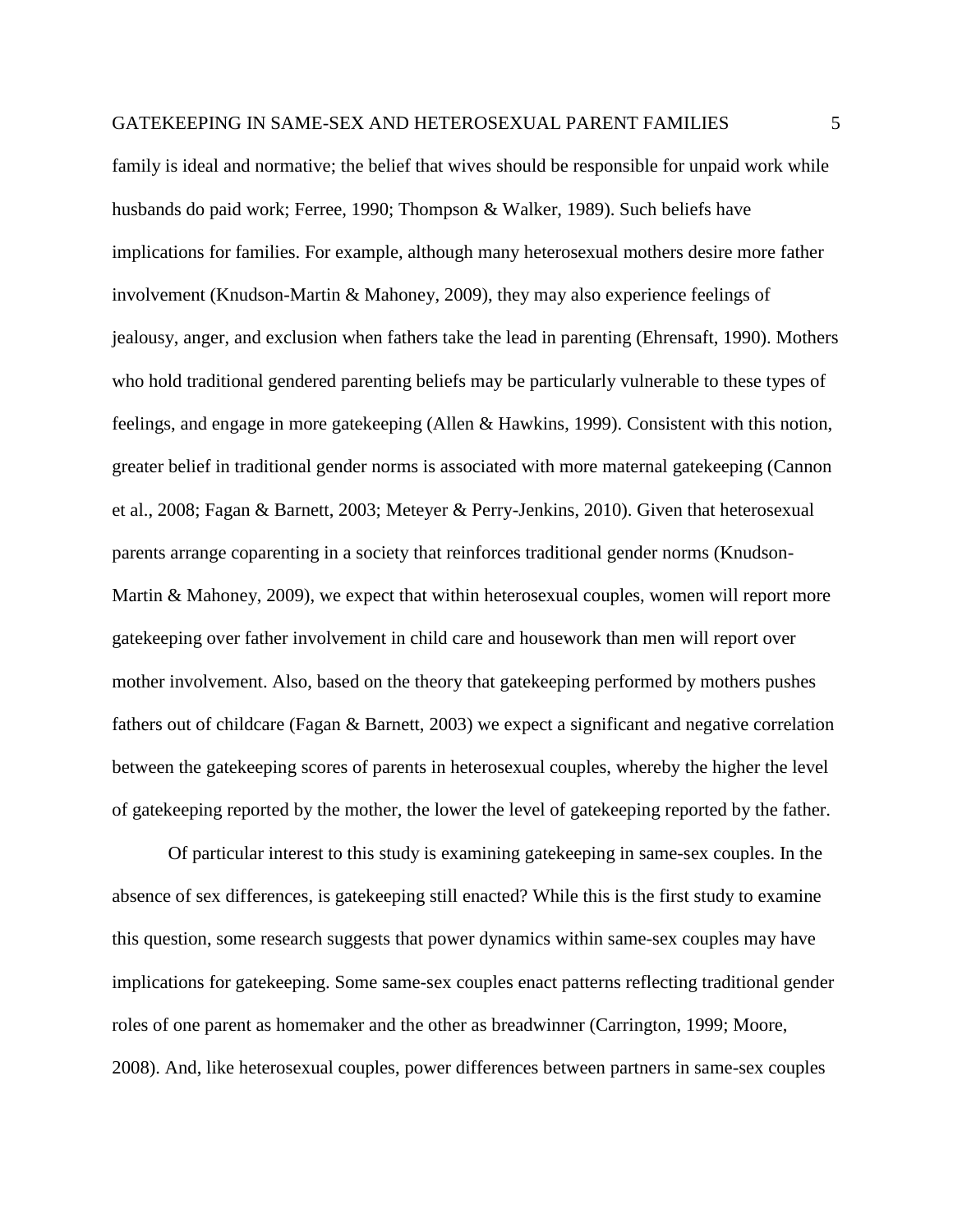may affect divisions of labor, such that partners who have less prestigious jobs tend to do more labor at home (Goldberg et al., 2012; Sutphin, 2010).

On the other hand, there is also evidence that same-sex couples are aware of the gendered nature of household and child care tasks (Gabb, 2005; Oerton, 1997) and may exhibit lower levels and/or different patterns of gatekeeping in comparison with heterosexual couples. Two women or two men parenting together defy traditional gendered scripts (Goldberg, 2013; Perlesz et al., 2010) and same-sex couples tend to strive toward more equal divisions of labor (Goldberg et al., 2012; Knudson-Martin & Mahoney, 2009). Also, same-sex female couples report more positive communication (Gotta et al., 2011; Kurdek, 2004) than heterosexual couples, which may reduce gatekeeping (Stevenson et al., 2014). Given these conflicting findings, we predict that partners in same-sex couples engage in low levels of gatekeeping behavior, and the level of one parent's gatekeeping will be unrelated to the level of his/her partner's gatekeeping.

#### **Intrapersonal and Interpersonal Characteristics**

Research suggests that gatekeeping is not only related to gender and couple type, but also multiply determined by factors at different levels, including intrapersonal, interpersonal, and workplace contexts (Allen & Hawkins, 1999; Schoppe-Sullivan et al., 2015). Thus, in the following paragraphs, we review the literature in these domains, keeping in mind this research does not include same-sex couples. Some research indicates that mothers in heterosexual relationships engage in more gatekeeping when they experience more negative emotions (Cannon et al., 2008; Schoppe-Sullivan et al., 2015) and lower self-worth (Gaunt, 2008), which may arise from dissatisfaction with an unequal division of labor and an inability to resolve conflict over household roles (Cannon et al., 2008). Although there is no research on negative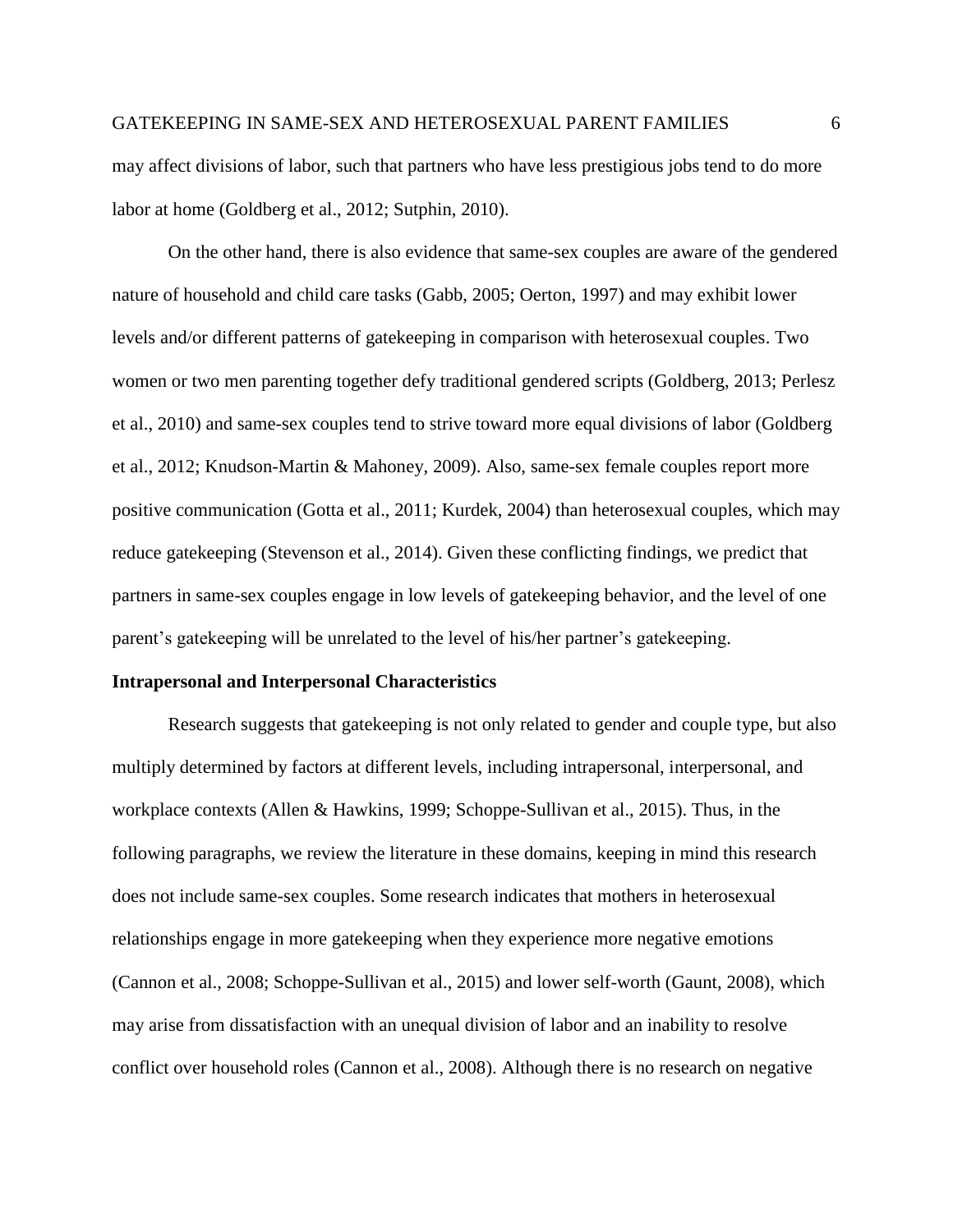emotionality as a predictor of gatekeeping in same-sex couples, sexual minorities tend to have higher rates of negative emotions than heterosexual individuals, perhaps related to anti-LGB discrimination and internalization of stigma (Meyer, 1995). Such negative emotionality may affect their coparenting. In this study, we examine the relationship between neuroticism, defined as a tendency towards negative affect (McCrae & Costa, 1987), and gatekeeping. We expect a positive association between these two variables that is not qualified by the type of couple.

Aspects of relationship functioning, including relationship instability (Schoppe-Sullivan et al., 2015) and more problematic marital behaviors (Stevenson et al., 2014), are associated with more gatekeeping in heterosexual couples. In this study, we examine two aspects of relationship functioning: conflict and ambivalence. Conflict is relevant insomuch as mothers' dissatisfaction with fathers' level of involvement in housework and child care may lead to couple conflict (Frisco & Williams, 2003); in turn, if women may compensate by asserting power over the household through gatekeeping (Hawkins et al., 1998). Some prior qualitative work found that both male (Carrington, 1999) and female (Gartrell et al., 1999; Goldberg, Downing, & Sauck, 2008) same-sex couples may experience conflict over the division of labor. For instance, lesbian couples have reported feelings of jealousy and competition when both mothers seek the role of primary caregiver (Goldberg et al., 2008). We predict that conflict will be positively associated with gatekeeping in housework and childcare regardless of couple type.

We also examine relationship ambivalence as it may be related to gatekeeping (Goldberg, Smith, & Kashy, 2010). Heterosexual mothers who feel ambivalent about their relationships and are in the process of, or have already, separated from their male partners have been found to compete for influence over children through gatekeeping (Fagan & Barnett, 2003; Moore, 2012).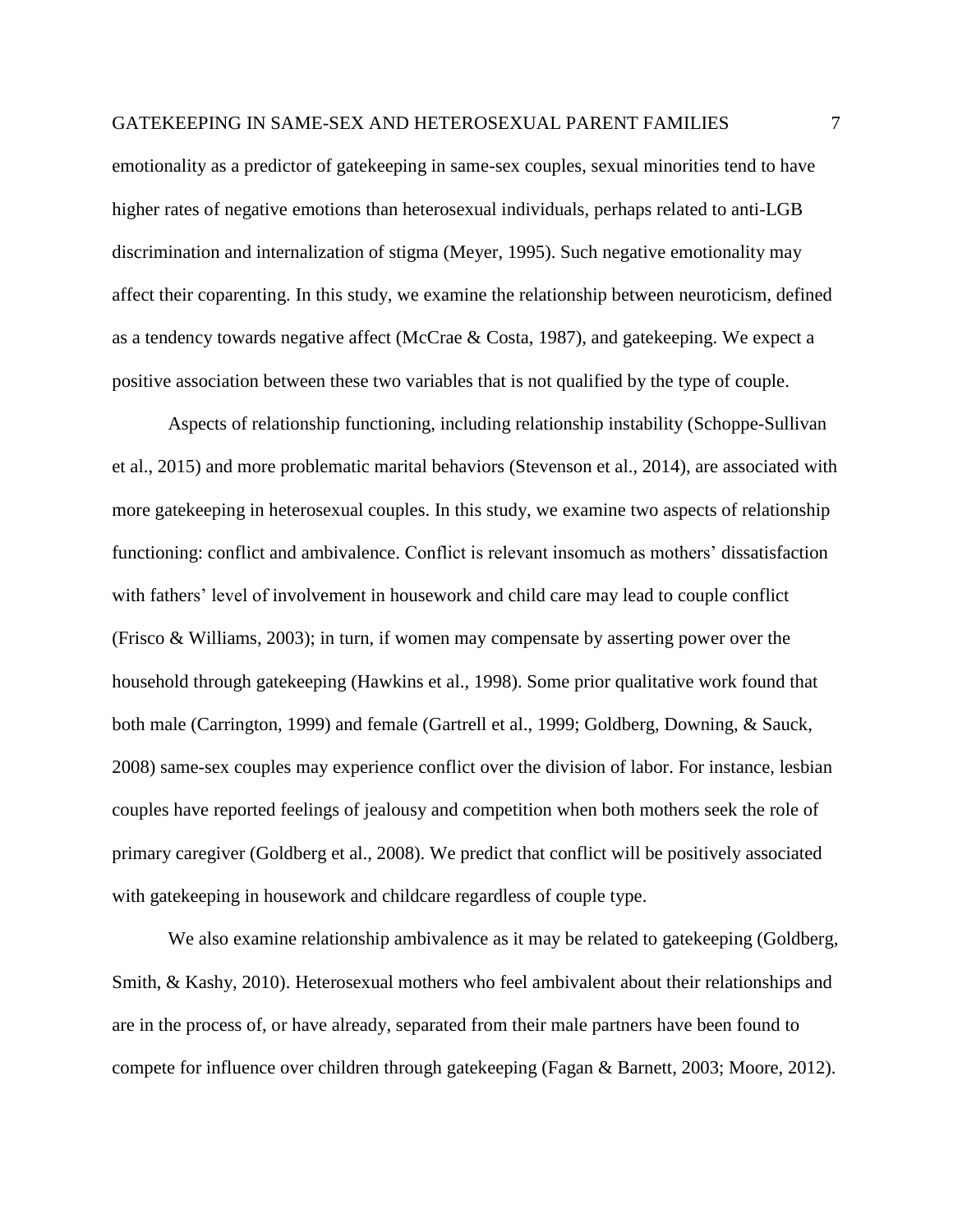Although parallel work on same-sex couples does not exist, it is reasonable to expect that relationship ambivalence may lead to gatekeeping around child care in these couples. We predict that ambivalence will be positively related to gatekeeping in child care only in all couple types.

Finally, perceptions of one's own, and one's partner's, parenting skill may affect gatekeeping. In both heterosexual and same-sex couples, mothers tend to view themselves as more skilled than fathers (Goldberg & Smith, 2009). Heterosexual mothers who view themselves as more skilled at parenting engage in more gatekeeping (Schoppe-Sullivan et al., 2015). Puhlman and Pasley (2013) suggest that gatekeeping can be motivated by fears that one's partner may hurt the child via poor parenting or neglect. We expect self-perceived parenting skill to be positively related, and perceived partner skill to be negatively related, to gatekeeping in child care and this relationship will not be qualified by parent gender or couple type.

# **Workplace Context**

Many authors have argued that perceptions of power at work can affect parenting relationships (Perry-Jenkins, Goldberg, Smith, & Logan, 2011; Voydanoff, 2005). Allen and Hawkins (1999) argue that women who hold jobs that they experience as unfulfilling may compensate by finding personal meaning and power in their roles as mothers, and thus may engage in more gatekeeping than women who regard their careers as meaningful. Some research suggests that gay men too may compensate for lack of fulfillment in the workplace by focusing on fathering (Carrington, 1999; Goldberg, 2012). We predict that parents, regardless of gender or couple type, who report less autonomy at work will report more gatekeeping.

Similarly, having a lower income may lead parents to see their career as less important (Carrington, 1999) and to feel less valued at work (Perry-Jenkins et al., 2011). In turn, they may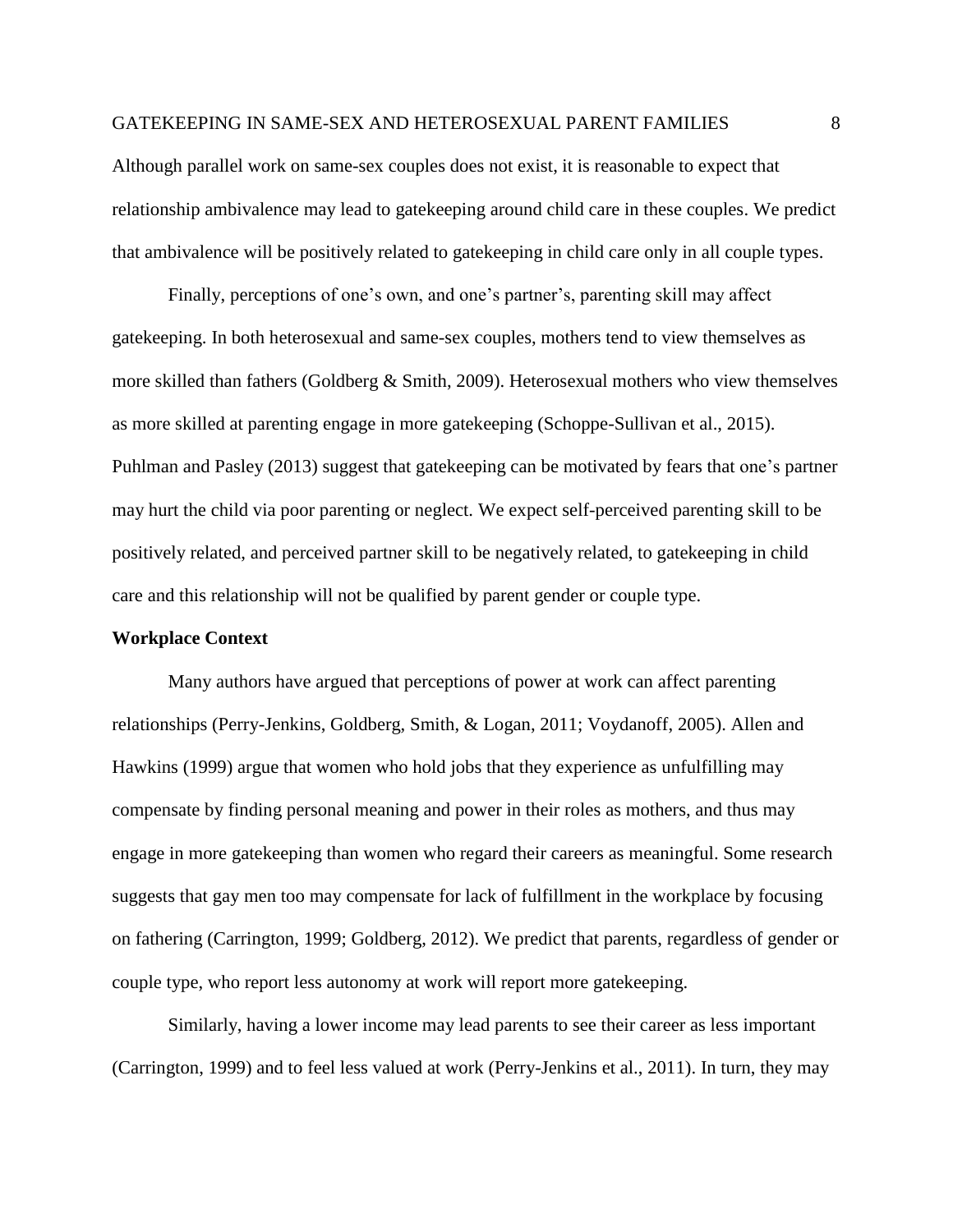shift their focus to the home and engage in more gatekeeping. For example, Gaunt (2008) found a negative correlation between personal income and gatekeeping in a sample of heterosexual mothers, and we predict the same pattern for all groups in our sample.

# **Control Variables**

Fewer maternal work hours and lower maternal education have been linked to more gatekeeping (Gaunt, 2008). Given that work hours and education are not normally distributed in our sample, we control for these variables but do not use them as predictors of gatekeeping. We also control for child age, given that mothers of younger children tend to see father involvement as more important than do mothers of older children (De Luccie, 1995).

# **The Current Study**

The current study examines predictors of gatekeeping in housework and child care in both mothers and fathers in same-sex and heterosexual couples with adopted children, thus controlling for potential within-couple (between parent) differences in parent-child relationships related to biology and breastfeeding. We used data from two time points, enabling us to determine whether variables measured pre-adoption predict gatekeeping two years post-adoption.

We examine the role of intrapersonal characteristics (neuroticism, self-perceived parenting skill), interpersonal processes (conflict, ambivalence, perceived partner parenting skill), and work context (job autonomy, personal income) in predicting gatekeeping. To understand how the effects of these predictors might vary by relational context, we examined two-way and three-way interactions between gender, couple type, and all predictors. These interactions are exploratory because gatekeeping has not been examined in same-sex couples.

# **Method**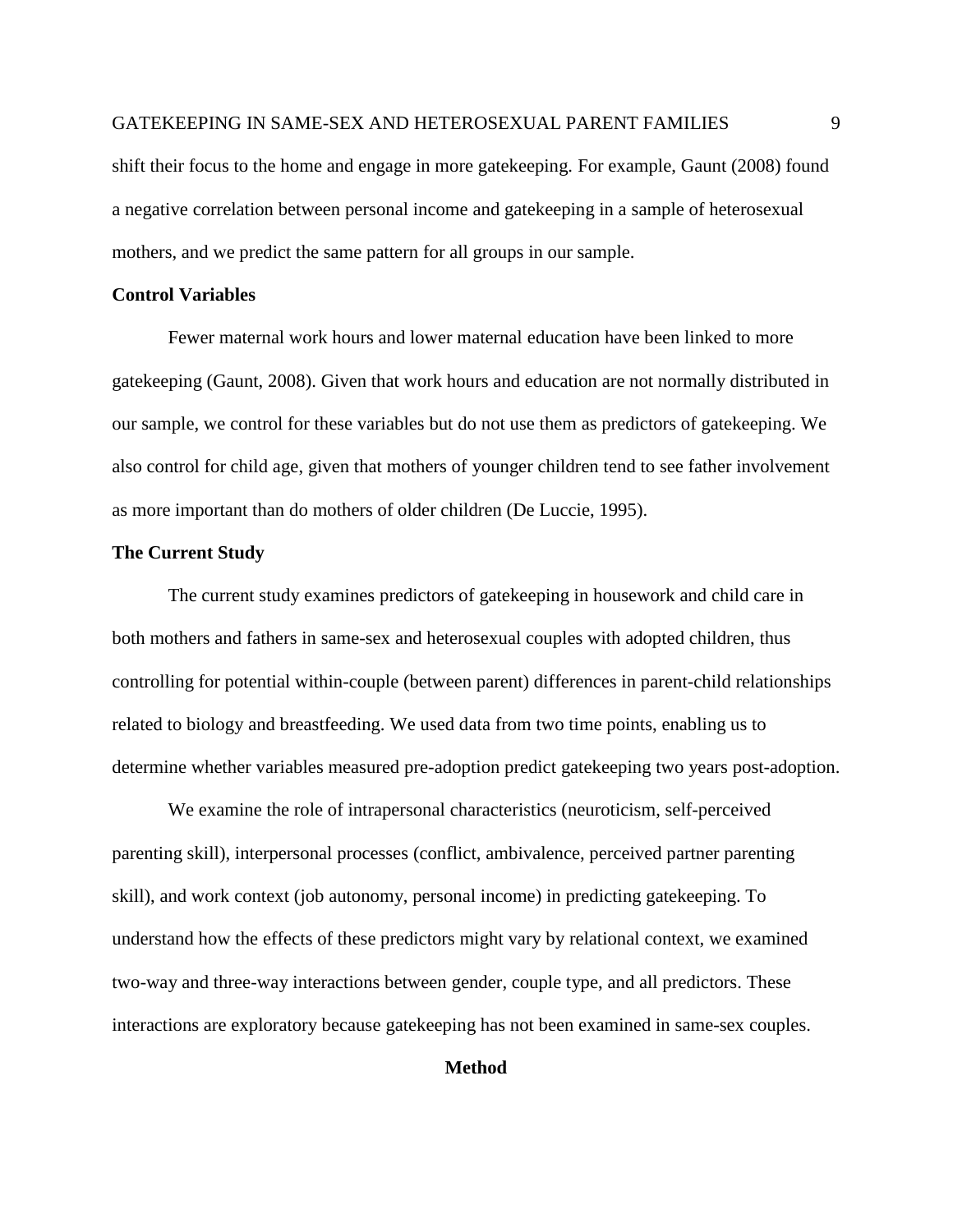# **Participant Recruitment**

The data come from a larger longitudinal study on the transition to parenthood. To be included, couples had to be first time parents and adopting their first child. Adoption agencies across the US were asked to provide study information to clients seeking to adopt. Effort was made to contact agencies in states that had a high percentage of same-sex couples. Over 30 agencies provided information to clients; interested clients contacted the principal investigator for participation details. Both same-sex and heterosexual couples were targeted through these agencies to facilitate similarity on income and geographic location. Organizations such as the Human Rights Campaign, a gay political organization, also disseminated study information.

# **Procedure**

Both members of each couple were informed of the risks and benefits of the study, gave consent, and participated in pre-adoptive placement (Time 1 or T1) and 2 years post-adoptive placement (T2) assessments. At each phase, they were sent a packet of questionnaires to complete and they were interviewed over the phone. Interviews lasted 1-1.5 hours.

# **Description of the Sample**

The current study includes 190 couples: namely, 57 female same-sex, 51 male same-sex, and 82 heterosexual couples. Personal income differed significantly by gender,  $b = 6.98$ ,  $t(179) =$ 22.75, *p* < .001, with men reporting higher incomes (*M* = \$90,037, *SD* = \$75,972, *Mdn =*  \$75,000) than women (*M* = \$51,249, *SD* = \$36,592, *Mdn =* \$48,000). Income did not differ significantly by couple type and there was no interaction of gender and couple type.

The interaction of gender and sexual orientation was significant in predicting work hours,  $b = 3.18$ ,  $t(352) = -4.90$ ,  $p < .001$ , such that heterosexual men worked more hours per week (*M* =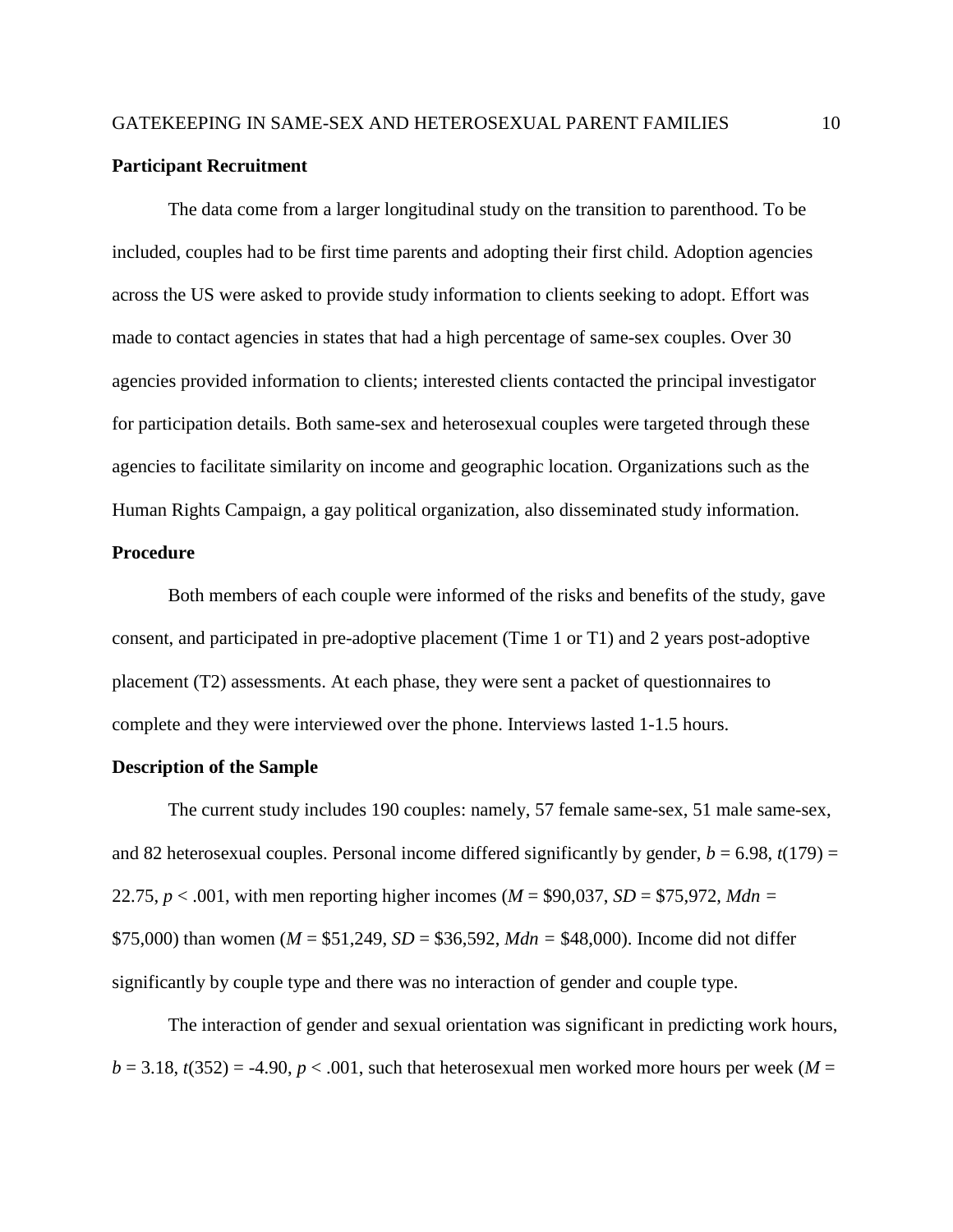46.07, *SD* = 8.13) than gay men (*M* = 41.70, *SD* = 10.04), *b* = -2.19, *t*(318) = -2.40, *p* = .017, lesbian women ( $M = 38.44$ ,  $SD = 12.88$ ),  $b = -3.81$ ,  $t(323) = -4.29$ ,  $p < .001$ , and heterosexual women ( $M = 30.11$ ,  $SD = 16.79$ ),  $b = -7.98$ ,  $t(187) = -7.92$ ,  $p < .001$ . Gay men and lesbians worked significantly more hours than did heterosexual women,  $b = -5.79$ ,  $t(319) = -6.30$ ,  $p <$ .001, and  $b = 4.17$ ,  $t(324) = 4.67$ ,  $p < .001$ , respectively. There was no significant difference in work hours between gay men and lesbians,  $b = -1.62$ ,  $t(185) = -1.97$ ,  $p = .051$ .

The sample as a whole was also well educated. Of the 366 participants, 23 (6.3%) had a high school diploma, 30 (8.2%) had an associate's degree or some college, 134 (36.6%) had a bachelor's degree, 124 (33.9%) had a master's degree, and 55 (15.0%) had a professional degree (Ph.D., J.D., or M.D.). There were no differences in education level by gender or couple type.

Across same-sex and heterosexual adoptive parent families, the parents were mostly White (86%). At T1 participants reported an average age of 39.43 years (*SD =* 5.47) and an average relationship length of 8.24 years (*SD* = 3.77). Average relationship length did not differ significantly by couple type,  $F(2, 182) = 2.21$ ,  $p = .113$ .

Sixty percent of couples adopted children through private domestic adoption, 21% of couples adopted children through public domestic adoption, and 19% of couples adopted through international adoption.<sup>2</sup> Children's average age at placement was 16.99 months ( $Mdn = 0.5$ ) months; range  $= 0.16$  years;  $SD = 37.02$  months). The majority of couples (60%) adopted young infants (i.e., 3 months old or younger), 26% adopted children in the age range of 3 months to 3 years, and the remaining couples adopted older children in the age range of 3 to 16 years. Fifty

 $\overline{a}$ 

<sup>&</sup>lt;sup>2</sup> Additionally, several same-sex male couples ( $n = 3$  couples) pursued surrogacy, not adoption, and several couples  $(n = 3)$  did not report the type of adoption they used.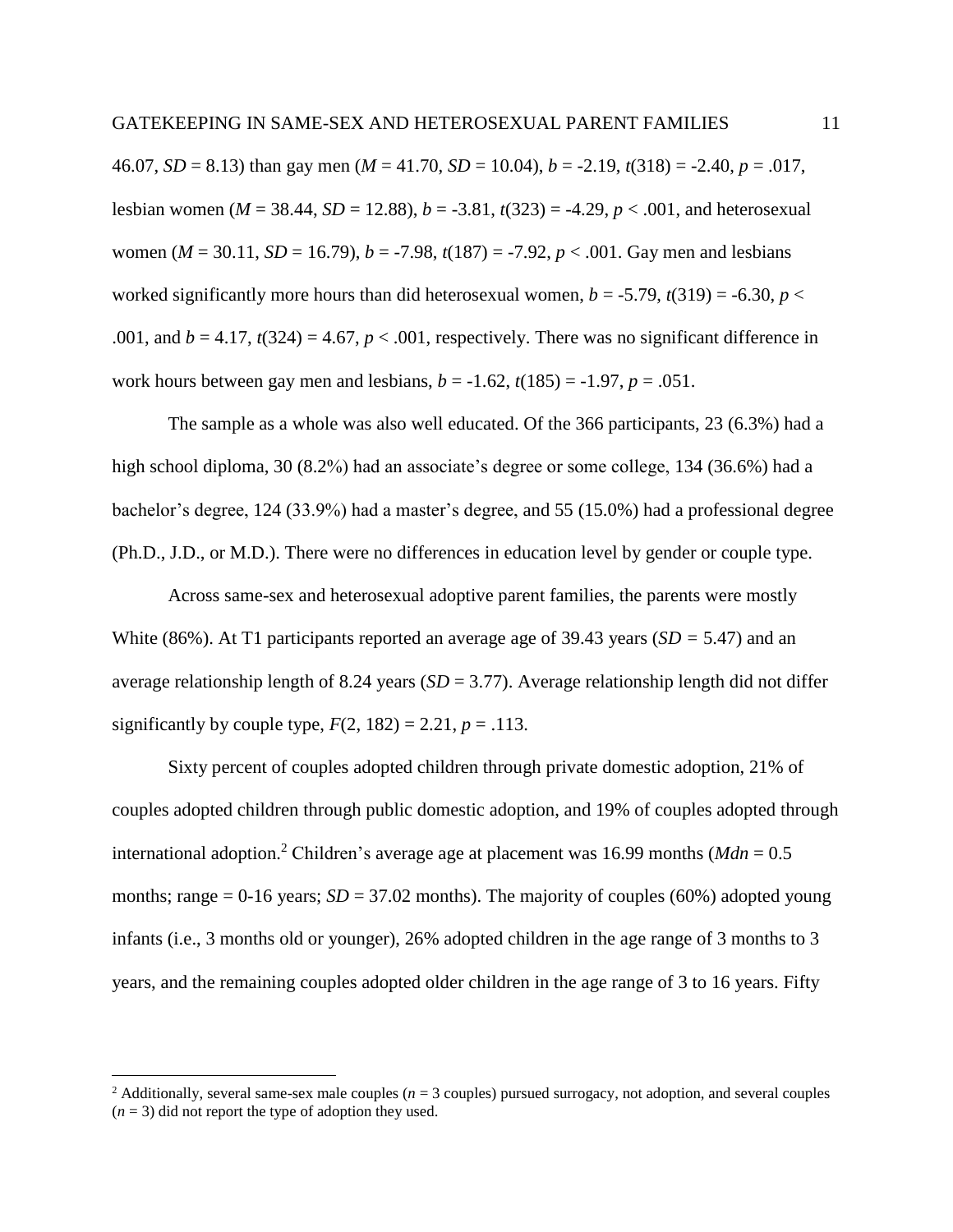percent of couples adopted a boy, 45% adopted a girl, and 5% adopted siblings (boy and girl). Child age did not differ significantly by couple type,  $F(2, 182) = .337$ ,  $p = .714$ .

# **Measures**

Our outcome, gatekeeping in household and child care tasks (T2) was measured using 7 items pertaining to housework and 5 items pertaining to child care from the Orientation Toward Domestic Labor Questionnaire by Allen and Hawkins (1999) as modified and utilized by Meteyer & Perry-Jenkins (2010). Items were modified to be gender-neutral. Housework items included "I have higher standards than my [partner] for how the house should be kept" and "I frequently redo some household task that [partner] has not done well." Child care items included "I have higher standards than [partner] about how the child should be cared for" and "I frequently redo some child care task (e.g., dressing our child) that [partner] has not done well."

For both housework and child care subscales, participants answered on a 5-point scale to indicate how strongly they agreed with each statement  $(1 = strongly \, disagree, 5 = strongly)$ *agree*). For both subscales, the outcome score was calculated as the mean of all items on the scale, and higher scores indicate higher levels of gatekeeping. For the housework subscale, alphas for lesbians, gay men, heterosexual women, and heterosexual men were .71, .71, .61, and .69, respectively. For the child care subscale, alphas for lesbians, gay men, heterosexual women, and heterosexual men were .76, .66, .70, and .67, respectively.

Regarding our predictor variables, gender was effects coded  $(1 = \text{female}, -1 = \text{male})$ . Couple type was effects coded ( $1 = same$ -sex,  $-1 = heterosexual$ ). Neuroticism (T1) was assessed using a 48-item subscale from McCrae and Costa (1987). Neuroticism refers to the tendency to experience more negative affect, and includes an array of negative emotions such as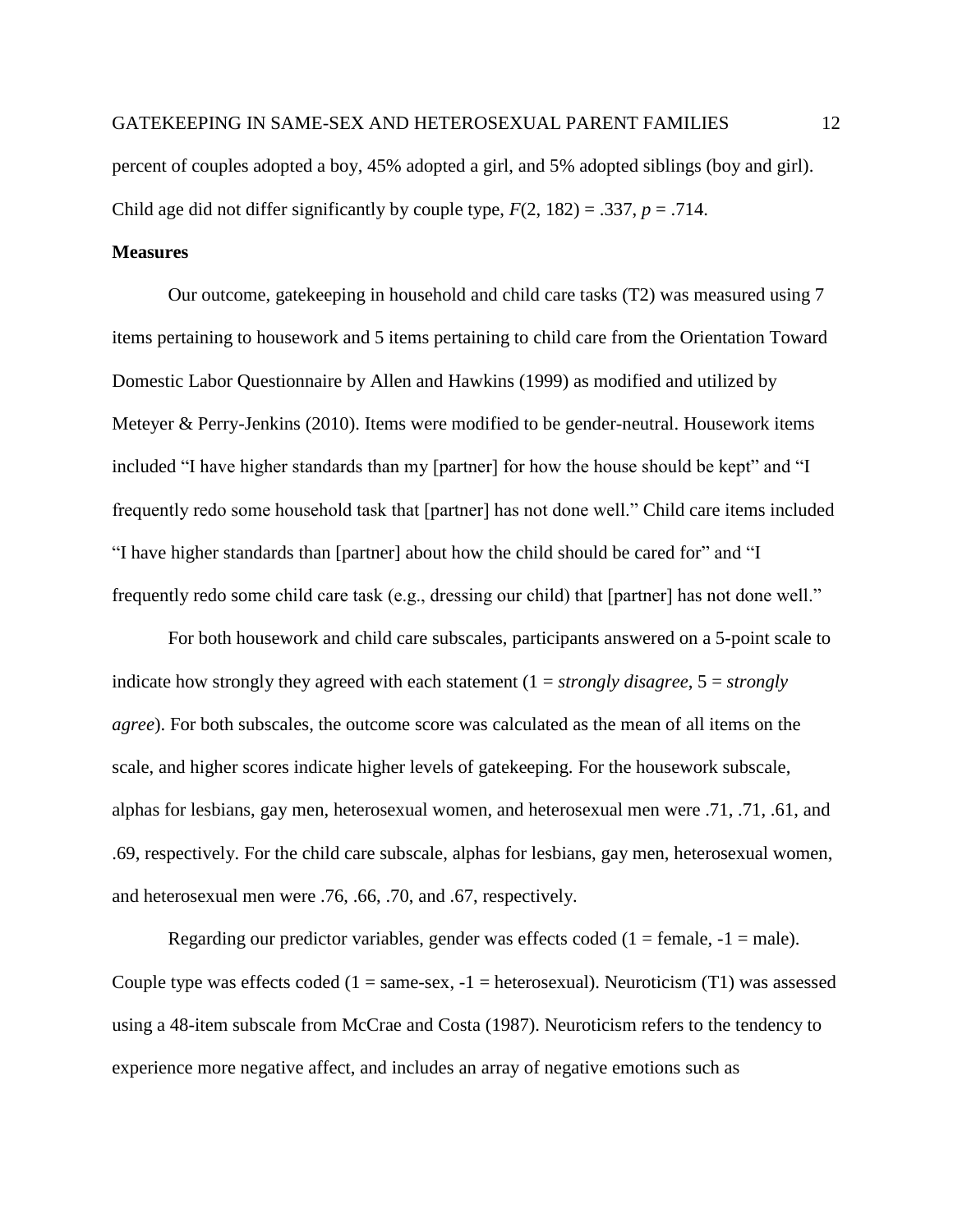embarrassment, anger, anxiety, and depression. Sample items include "I often feel tense and jittery." Participants rated items on a 5-point scale (1 = *strongly disagree* to 5 = *strongly agree*); higher scores indicate higher levels of neuroticism. Alphas for lesbians, gay men, heterosexual women, and heterosexual men, were .90, .88, .87, and .90, respectively.

For parenting skill (T1), participants rated their skill and their perceived partner skill at 15 child care tasks (1 = *not skilled* to 4 = *very skilled*; Crouter, Perry-Jenkins, Huston, & McHale, 1987) such as dressing a child and feeding a child. Alphas for self-perceived parenting skill (and perceived parenting skill of one's partner) for lesbians, gay men, heterosexual women, and heterosexual men were .91 (.93), .92 (.94), .92 (.90), and .92 (.93), respectively.

Relationship conflict (T1) was assessed using the 5-item conflict subscale from the Relationship Questionnaire (Braiker & Kelley, 1979). Questions, such as "When you and your partner argue, how serious are the problems or arguments?", are answered on a 9-point scale  $(1 =$ *not at all/not very much* to 9 = *very much*). Alphas for lesbians, gay men, heterosexual women, and heterosexual men were .69, .55, .61, and .61, respectively.

Relationship ambivalence (T1) was assessed using the 5-item ambivalence subscale from the Relationship Questionnaire (Braiker & Kelley, 1979). Questions, such as "How ambivalent or unsure are you about continuing in the relationship with your partner?", are answered on a 9 point scale (1 = *not at all/not very much* to 9 = *very much*). Alphas for lesbians, gay men, heterosexual women, and heterosexual men were .69, .74, .61, and .79, respectively.

Regarding work variables, we defined personal income (T1) as each participant's selfreported annual salary in units of \$10,000's. Job autonomy (T1) was assessed using an 18-item scale that assesses the degree to which an employee feels challenged, self-directed, and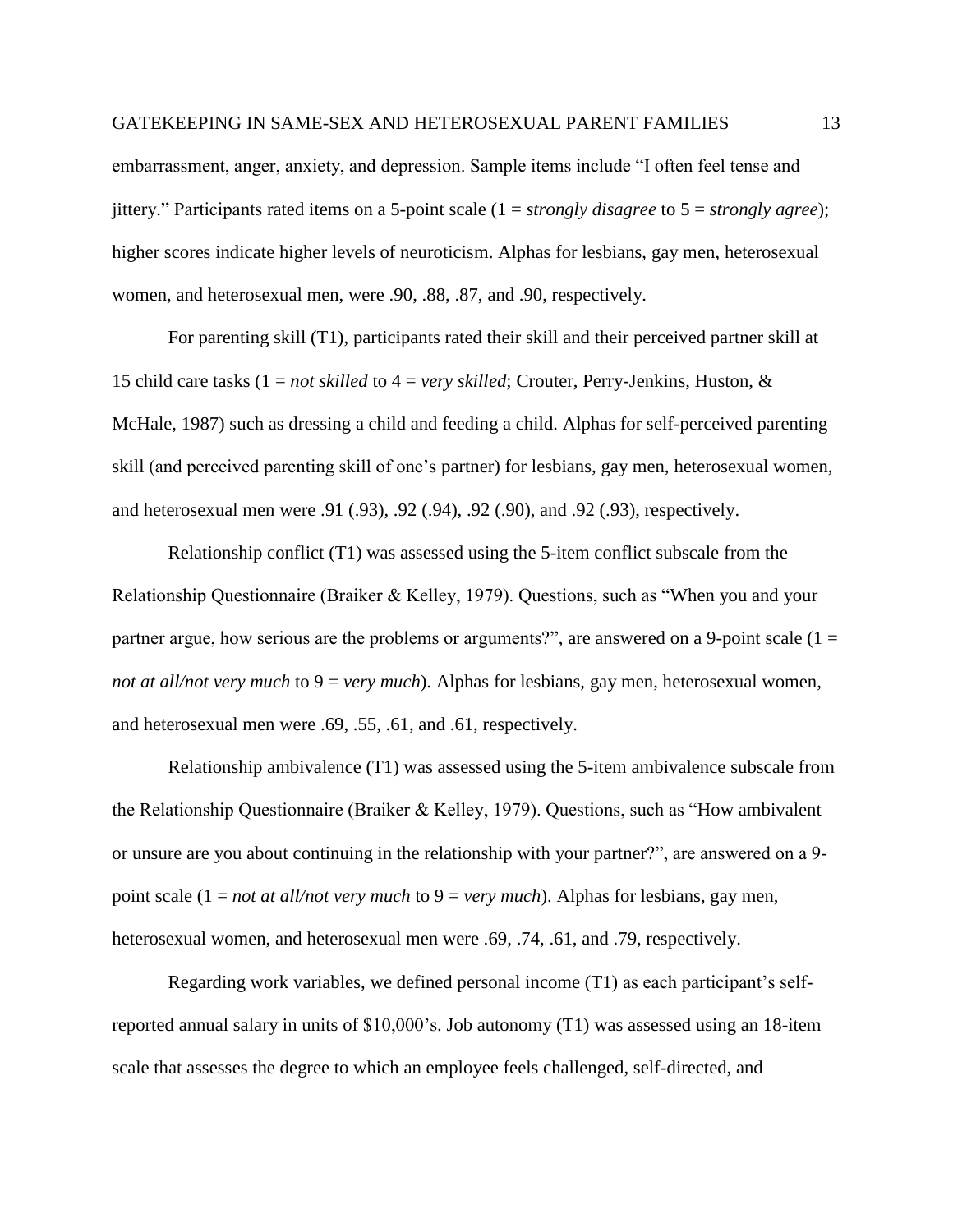autonomous at work (Greenberger, O'Neil, & Nagel, 1994). Sample items included: "I feel like I have a great deal of influence in the decision-making process on my job." Participants rated each item on a 5-point scale (1 = *strongly disagree* to 5 = *strongly agree*). Alphas for lesbians, gay men, heterosexual women, and heterosexual men were .85, .87, .84, and .87, respectively.

Regarding controls, participants reported on their average work hours (T1) per week. Participants rated the highest level of education (T1) they had achieved on a scale from 1-6 (1 = *less than a high school education*, 2 = *high school diploma*, 3 = *an associate's degree or some college*, 4 = *bachelor's degree*, 5 = *master's degree*, and 6 = *Ph.D./J.D./M.D*). Participants reported their child's age (T2) in months at the time of placement.

# **Analytic Strategy**

Due to parents (level 1) being nested in couples (level 2), we used multilevel modeling (MLM) treating dyads as indistinguishable to account for the shared variance (Kenny, Kashy, & Cook, 2006; Smith, Sayer, & Goldberg, 2013). Level 1 variables included gender (men = -1 and women = 1), neuroticism, self-perceived parenting skill, perceived partner parenting skill, relationship conflict, relationship ambivalence, job autonomy, personal income, work hours, education level, and child age. Couple type (same-sex  $= 1$  and different sex  $= -1$ ) was included as a level 2 variable. Continuous predictors were grand mean-centered.

For each model, we first estimated a full interaction model (Model 1) that included threeway interactions between couple type, gender, and each predictor as well as all lower order interactions. The results of these full models are included in the supplement. To arrive at a final model, we then trimmed three-way interactions, followed by two-way interactions that failed to reach at least marginal significance  $(p < .10)$ .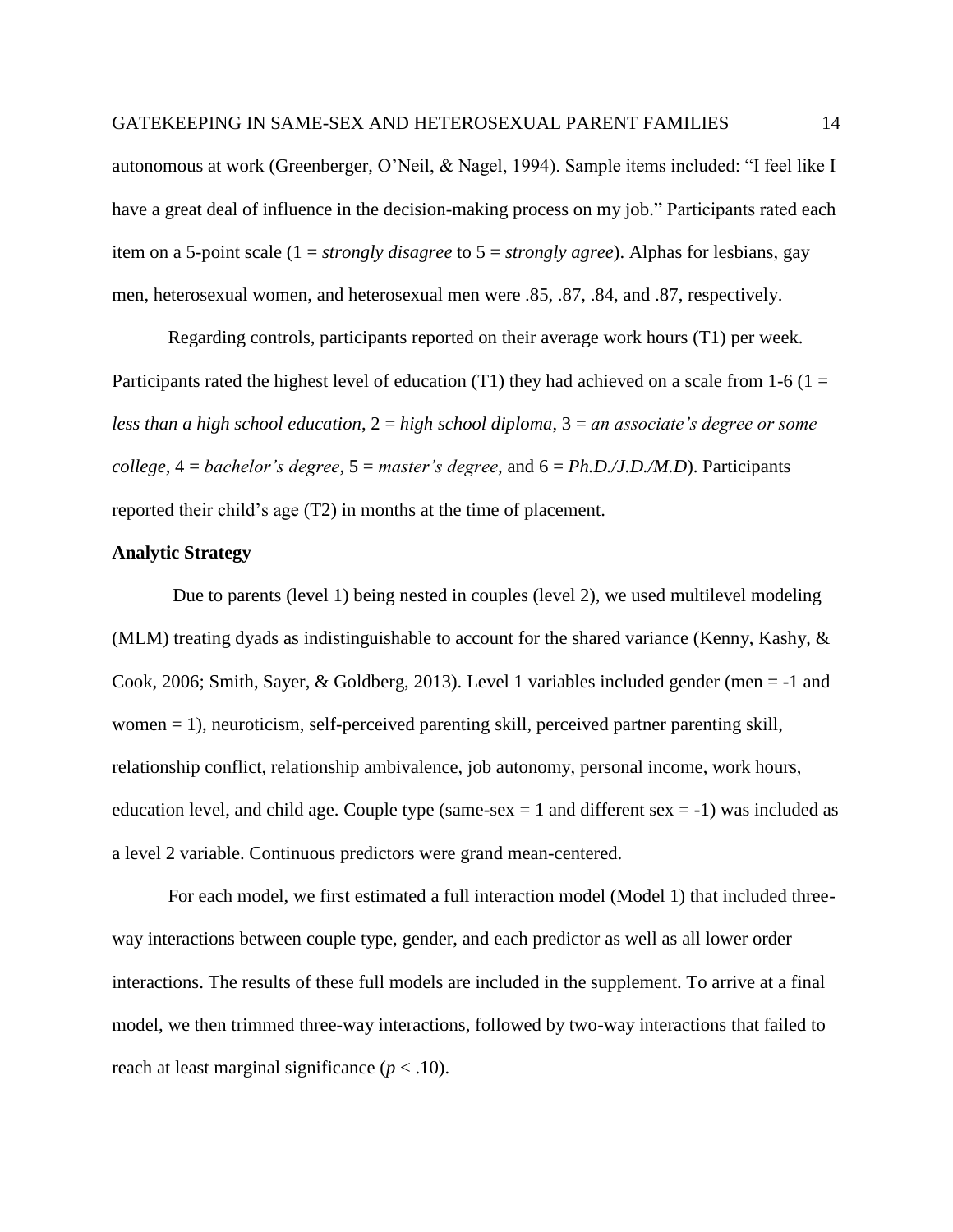# **Attrition and Missing Data**

After the transition to parenthood, some couples (5 female same-sex, 5 male same-sex, and 11 heterosexual couples) dropped out of the study. Also, in 12 couples, data on the outcome measure were available from only one parent, in which case the single parent remained in the sample. We compared the group of parents who remained in the study with those who dropped out on race, education, and income and found no significant differences between groups. Our final sample included 112 women nested in 57 female couples, 96 men nested in 51 male couples, and 158 individuals nested in 82 heterosexual couples.

## **Results**

# **Descriptives**

Descriptive statistics for all predictor variables by couple type and gender, are shown in Table 1. Heterosexual women reported the highest levels of neuroticism, followed by gay men, lesbians, and heterosexual men. Self-perceived parenting skill differed by gender, such that women reported higher levels than did men. Perceived partner parenting skill differed by group such that parents who had female partners reported higher levels of perceived partner parenting skill than parents with male partners. Relationship ambivalence differed by group; heterosexual men reported the highest levels, followed by gay men, lesbians, and heterosexual women. No group differences were found in levels of relationship conflict or job autonomy.

Our subsample of heterosexual women reported similar mean scores in gatekeeping as compared to heterosexual women in prior studies that used versions of the Allen and Hawkins (1999) gatekeeping measure (e.g., see Gaunt, 2008; Meteyer & Perry-Jenkins, 2010). In supplemental material, we report all bivariate correlations between predictor, control, and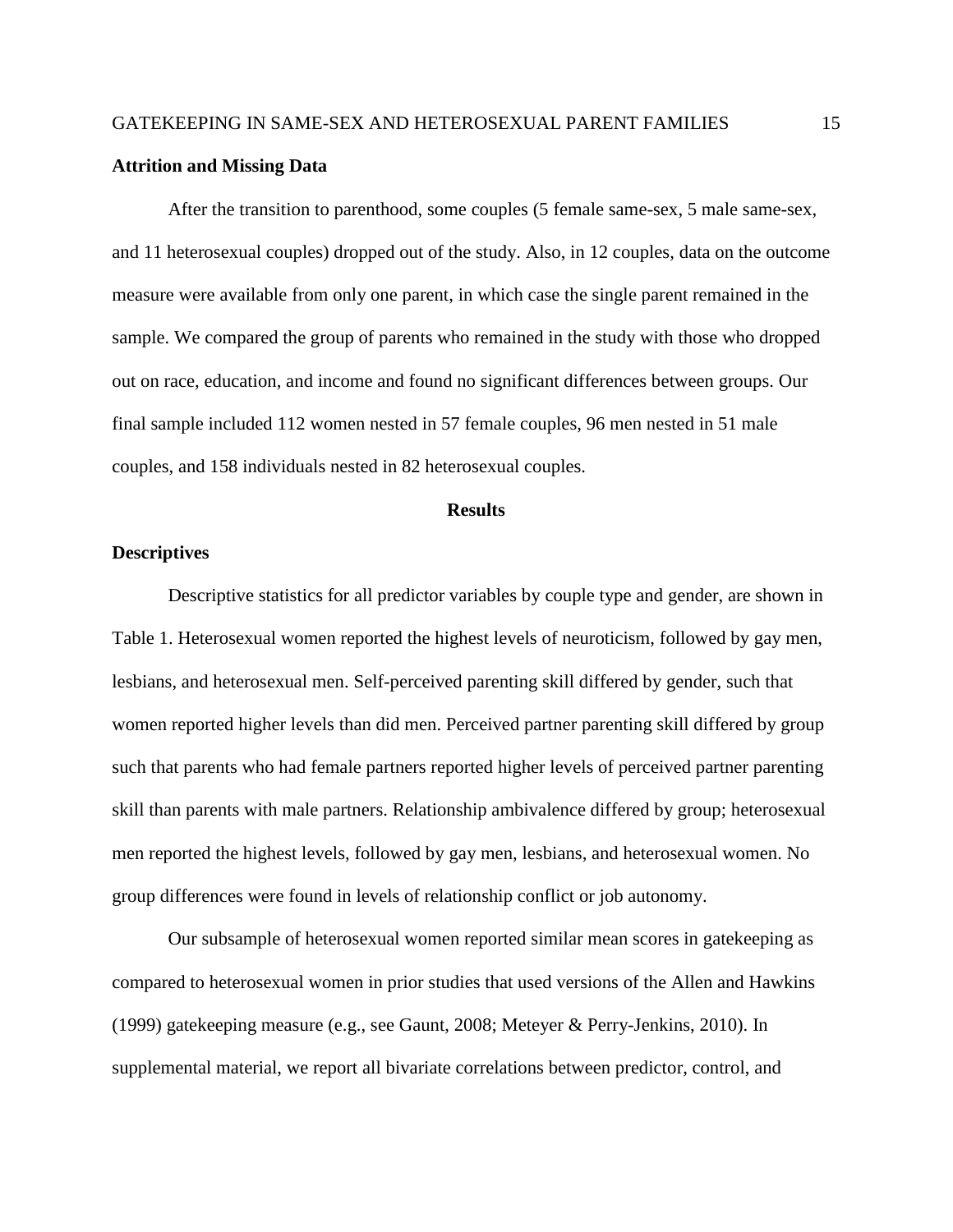outcome variables, and the intraclass correlation (ICC) for each variable. The overall ICC for gatekeeping in housework was -.32, *p* < .001. ICC's for female, male, and heterosexual couples were -.37 (*p* = .016), -.17 (*p* = .014), and -.15 (*p* = .004), respectively. These ICCs were not significantly different ( $p = .990$ ), indicating that, contrary to expectation, the dynamic that exists in heterosexual couples, whereby one partner (usually the woman) engages in more gatekeeping in housework than the other, also exists in male and female couples. The ICC for gatekeeping in child care was not significant overall,  $\text{ICC} = -.06$ ,  $p = .433$ , or for each group; *p* ranged from .290 to .793. Thus, contrary to expectation, one parent's reported level of gatekeeping in child care was not related to his/her partner's reported level of gatekeeping in child care.

# **Multilevel Models Predicting Gatekeeping in Housework**

In Model 1, predictors included (1) gender (man or woman), (2) couple type (same-sex or heterosexual), (3) neuroticism, (4) relationship conflict, (5) relationship ambivalence, (6) personal income, and (7) job autonomy. Education, work hours, and child age were controls.

In Model 1 (see Supplementary Table 2), the interaction of gender and personal income was statistically significant, as was the three-way interaction of gender, couple type, and job autonomy. These interactions were retained in the final model as well as all relevant lower order interactions. The interaction of couple type and job autonomy was marginally significant, so it was retained. All other interactions were removed.

In the final model (Model 2, Table 2), the interaction between gender and couple type was statistically significant,  $(p < .001)$  such that, as expected, heterosexual women reported engaging in the highest levels of gate keeping related to housework ( $M = 3.01$ ,  $SD = 0.58$ ) significantly higher levels than heterosexual men ( $M = 2.41$ ,  $SD = 0.59$ ),  $b = 0.26$ ,  $t(228) = 4.25$ ,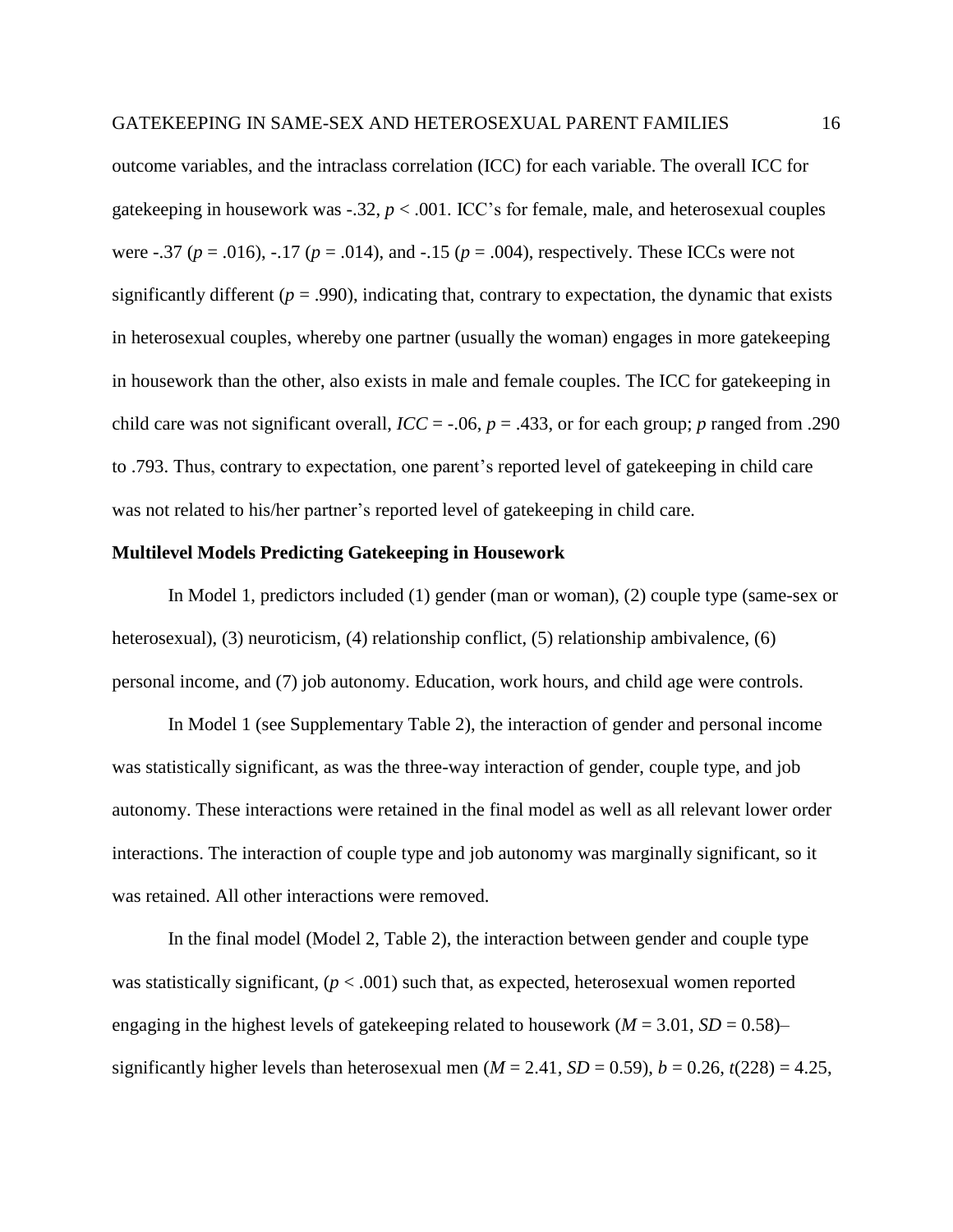*p* < .001, and lesbians (*M* = 2.52, *SD* = 0.63), *b* = -0.22, *t*(362) = -5.08, *p* < .001. Contrary to our expectation, gay men ( $M = 2.79$ ,  $SD = 0.66$ ) engaged in higher levels of gatekeeping than lesbians,  $b = -0.15$ ,  $t(186) = -4.24$ ,  $p < .001$ , and heterosexual men,  $b = 0.19$ ,  $t(359) = 4.45$ ,  $p <$ .001; although, there was no significant difference in gatekeeping between gay men and heterosexual women,  $b = 0.07$ ,  $t(355) = 1.48$ ,  $p < 0.140$ . There was no significant difference in gatekeeping between lesbians and heterosexual men,  $b = 0.04$ ,  $t(361) = 0.98$ ,  $p = .330$ .

As expected, there was a significant main effect of job autonomy on gatekeeping,  $(p =$ .015), such that parents with lower job autonomy reported engaging in more gatekeeping. Contrary to expectation, neuroticism, relationship conflict, relationship ambivalence, and personal income were not significantly associated with gatekeeping in housework. Additionally, none of the control variables were associated with gatekeeping in housework.

The interaction of gender and personal income was statistically significant ( $p = .023$ ; see supplemental material). Examining this interaction revealed that a lower income was marginally associated with higher gatekeeping for women,  $b = -0.02$ ,  $t(296) = -1.89$ ,  $p = .060$ , but there was no relationship between income and gatekeeping for men,  $b = 0.01$ ,  $t(335) = 1.20$ ,  $p = .231$ . Also, the interaction of gender, couple type, and job autonomy was significant,  $b = 0.16$ ,  $t(333) = 2.98$ , *p* = .003 (see Figure 1). Specifically, lower autonomy was related to more gatekeeping for heterosexual women,  $b = -0.26$ ,  $t(327) = -2.30$ ,  $p = .022$ , and gay men,  $b = -0.33$ ,  $t(326) = -3.13$ ,  $p = .002$ , but there was no relationship between job autonomy and gatekeeping for lesbians,  $b =$  $-0.11$ ,  $t(321) = -1.03$ ,  $p = .303$ , or heterosexual men,  $b = 0.15$ ,  $t(322) = 1.34$ ,  $p = .181$ .

**Multilevel Models Predicting Gatekeeping in Child Care**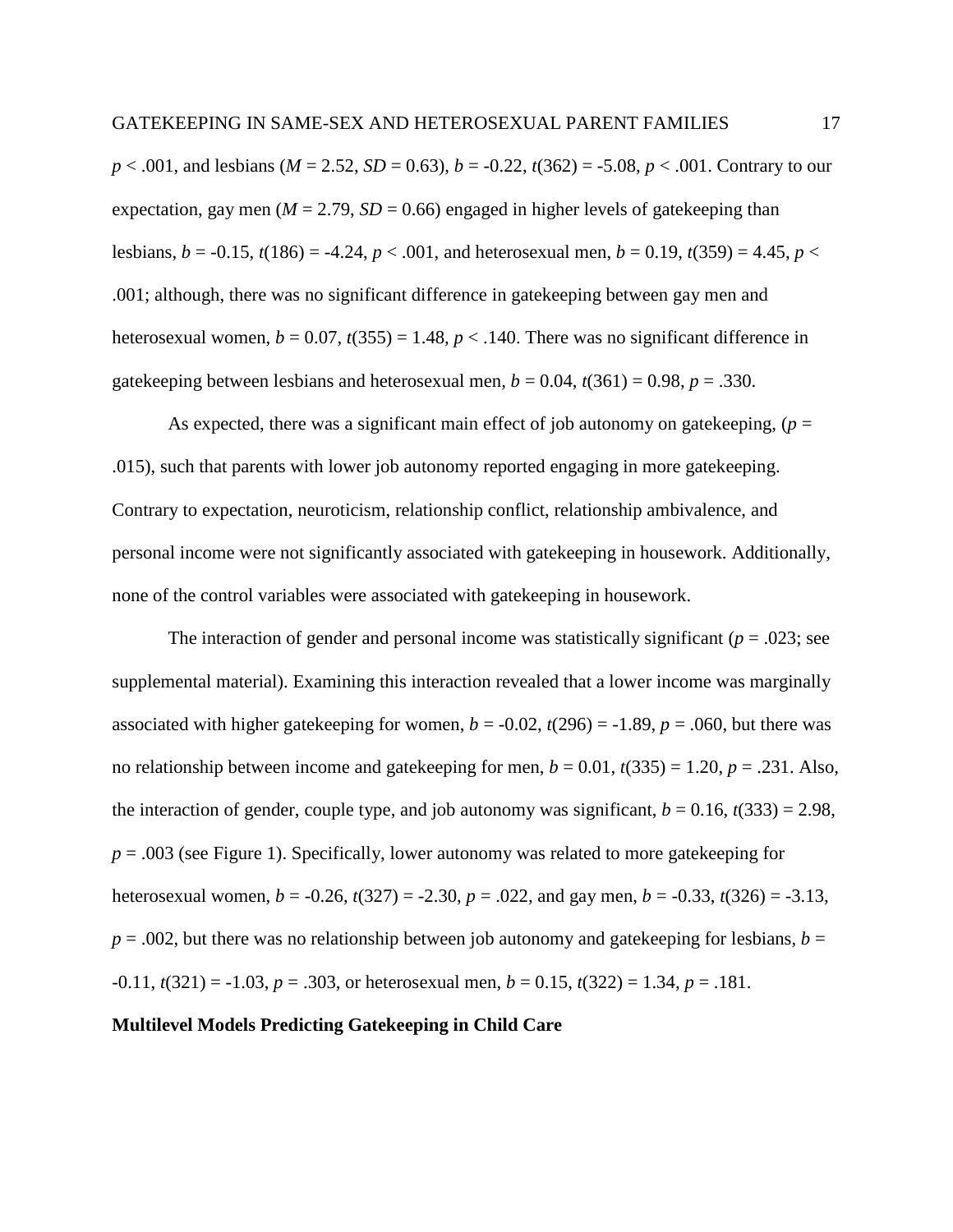In Model 1, predictors included (1) gender, (2) couple type, (3) neuroticism, (4) conflict, (5) ambivalence, (6) self-perceived parenting skill, (7) perceived partner parenting skill, (8) personal income, and (9) job autonomy. Education, work hours, and child age were entered as controls. In Model 1 (see supplemental material), the interaction of couple type and conflict was significant, as was the three-way interaction of gender, couple type, and job autonomy. These interactions (and their relevant lower-order interactions) were retained in the final model, while all others were trimmed. 3

In the final model (Model 2, Table 2), the interaction between gender and couple type was significant  $(p = .001)^4$ . As expected, heterosexual women engaged in the highest levels of gatekeeping in child care ( $M = 2.50$ ,  $SD = 0.61$ )—significantly more than heterosexual men ( $M =$ 2.00,  $SD = 0.52$ ),  $b = 0.16$ ,  $t(235) = 2.84$ ,  $p = .005$ , and lesbians ( $M = 2.12$ ,  $SD = 0.69$ ),  $b = -0.13$ ,  $t(333) = -2.79$ ,  $p = .006$ . Contrary to expectation, there was no significant difference in gatekeeping between heterosexual women and gay men  $(M = 2.28, SD = 0.62), b = 0.05, t(327) =$ 1.01,  $p = 0.315$ , and among same-sex couples, there was a marginally significant difference between men and women,  $b = -0.08$ ,  $t(200) = -1.81$ ,  $p = .072$ , such that gay men reported higher gatekeeping scores than lesbians. Heterosexual men reported significantly less gatekeeping than did gay men,  $b = 0.11$ ,  $t(330) = 2.31$ ,  $p = .022$ , but there were no differences in gatekeeping between heterosexual men and lesbians,  $b = 0.02$ ,  $t(326) = 0.53$ ,  $p = .599$ .

As expected, there was a significant main effect of relationship ambivalence on gatekeeping ( $p = .006$ ) such that parents who reported more ambivalence about their

 $\overline{a}$ 

<sup>&</sup>lt;sup>3</sup> The interaction of gender and perceived partner parenting skill was marginally significant in Model 1, but nonsignificant after removing nonsignificant higher order interactions—thus it was trimmed from the final model. <sup>4</sup> The following differences between groups are when relationship conflict and job autonomy are at their means.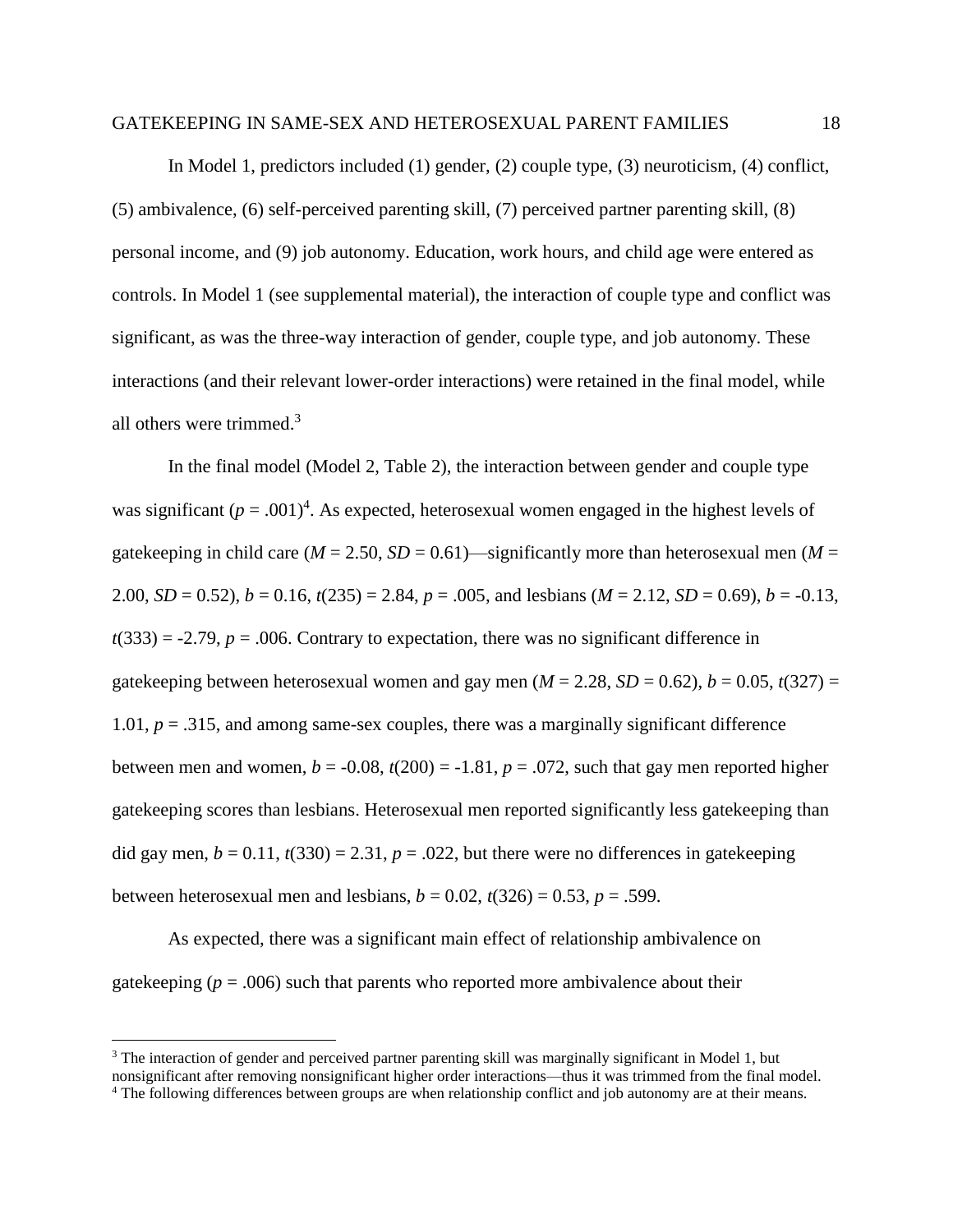relationships reported greater engagement in gatekeeping in child care. The interaction of couple type and relationship conflict was significant ( $p = .012$ ; see supplemental material). Examining this interaction revealed that there was a marginally positive effect of conflict on gatekeeping for same-sex couples,  $b = 0.08$ ,  $t(329) = 1.92$ ,  $p = .056$ , such that same-sex couples who reported more conflict reported somewhat more gatekeeping; whereas, there was no relationship between conflict and gatekeeping in for heterosexual couples,  $b = -0.07$ ,  $t(327) = -1.47$ ,  $p = .142$ . There were significant main effects of self-perceived parenting skill  $(p = .001)$ , and perceived partner parenting skill ( $p = .005$ ) such that parents who perceived themselves as more skilled, and parents who perceived their partners as less skilled, reported greater engagement in gatekeeping.

Contrary to expectation, there were no significant main effects of neuroticism or personal income on gatekeeping in child care. The interaction of gender, couple type, and job autonomy was significant,  $b = 0.19$ ,  $t(365) = 3.51$ ,  $p < .001$ . Examining this interaction (see Figure 2) revealed that there was a negative effect of job autonomy on gatekeeping for heterosexual women,  $b = -0.36$ ,  $t(366) = -3.12$ ,  $p = .002$ , and for gay men,  $b = -0.46$ ,  $t(366) = -4.26$ ,  $p < .001$ , but there was no effect of job autonomy on gate keeping for lesbians,  $b = -0.06$ ,  $t(365) = -.62$ ,  $p =$ .535, or for heterosexual men,  $b = 0.01$ ,  $t(365) = 0.05$ ,  $p = .958$ .

#### **Discussion**

This is the first study to examine gatekeeping in both fathers and mothers, in same-sex and heterosexual couples, across the transition to adoptive parenthood, and the first to examine the role of the work context in relation to gatekeeping. Given the findings, we assert that gatekeeping should not be considered a maternal behavior, insomuch as men engage in gatekeeping behavior as well. These findings support a social constructionist view of gender,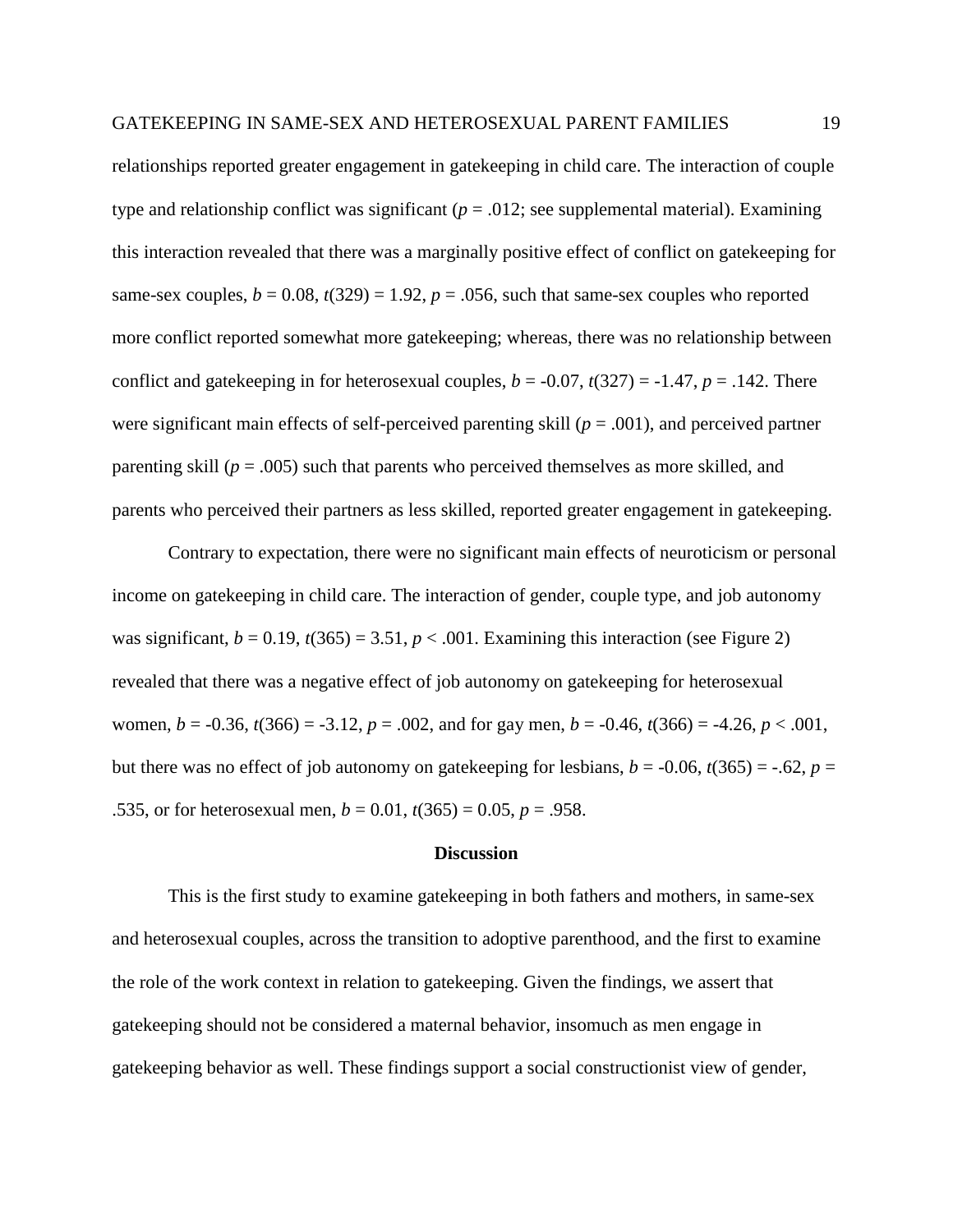whereby gendered behaviors such as gatekeeping are not innately tied to biological sex, but instead vary by context, including individuals' relational context.

We found that in heterosexual adoptive couples, women engaged in more gatekeeping on average. In that the participants were adoptive parents, our analysis was able to disaggregate social parenthood from biological aspects of parenthood (e.g., breastfeeding), thus underscoring the salience of gender and relational context (and, possibly, the role of gender socialization) in shaping coparenting relationships in general and gatekeeping specifically.

That men in same-sex relationships reported more gatekeeping than their women in same-sex relationships is surprising because contradicts traditional gender norms, whereby women are socialized to take responsibility over housework and childcare. In turn, it is clear that factors beyond sex and gender are operative in determining gatekeeping. A possible explanation is that lesbians tend to create more equal relationships than gay men (Farr & Patterson, 2013; Perlesz et al., 2010), possibly reducing their gatekeeping. Also, gay fathers face different (and possibly greater) pressures than lesbian mothers—for example, they encounter greater community invalidation of their parenting competence based on both their gender and sexual orientation (Goldberg et al., 2012, 2013), which reflects traditional gendered stereotypes of men as incompetent parents (Carrington, 1999; Goldberg, 2013). Although direct causal relationships cannot be assumed, it is possible that heterosexist discrimination leads gay fathers to experience more parenting insecurity and compensate by engaging in gatekeeping to bolster their parenting identity (Pedersen & Kilzer, 2014). These findings indicate that practitioners and researchers should consider not only maternal, but also paternal gatekeeping, in work with diverse families.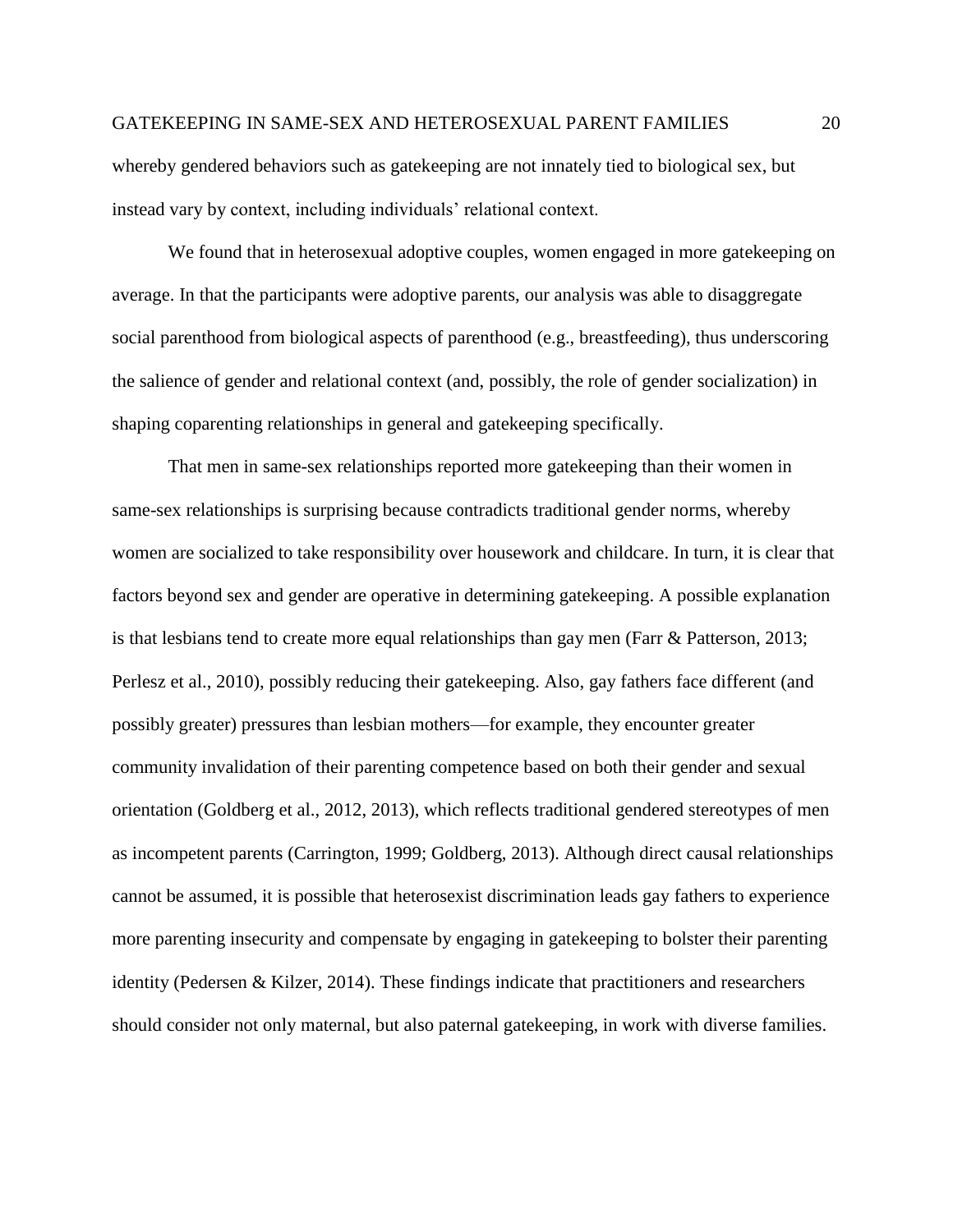Within the couple, when one partner reported more gatekeeping in housework, the other partner typically reported less. Unexpectedly, this pattern was true for all couple types, indicating that in many families, one partner tends to seek more control over housework. On the other hand, and unexpectedly, one parents' gatekeeping in child care was not correlated with his/her partner's gatekeeping in child care. This was true in all couple types, indicating that patterns around gatekeeping in childcare may be diverse.

As expected, we found that parents who perceived themselves as more skilled at child care, and their partners as less skilled, reported more gatekeeping in child care. Our findings are somewhat consistent with past studies (Fagan & Barnett, 2003; Schoppe-Sullivan et al., 2015) and Puhlman and Pasley's (2013) suggestion that mothers may engage in more gatekeeping because they fear inadequate fathering may harm children. However, a unique contribution of this study is our finding that this pattern is also true in same-sex couples. We found that across all couple types, women reported higher parenting skill than did men, and parents with female partners reported higher perceived partner skill than those with male partners. Thus, participants perceptions of parenting skill mirror traditional stereotypes of women as more nurturing than men (Pedersen, 2012) and, in turn, may indicate that members of same-sex couples are not immune to holding gender stereotypes – which may in turn shape coparenting behavior. Thus, interventions aimed at increasing coparenting satisfaction in diverse couples must consider how gender norms affect perceptions of parenting skill, which in turn may influence gatekeeping.

Turning to the findings for relationship predictors, consistent with prior work (Schoppe-Sullivan et al., 2015), parents who reported higher relationship ambivalence engaged in more gatekeeping in child care. This pattern was true in all couple types, indicating that relationship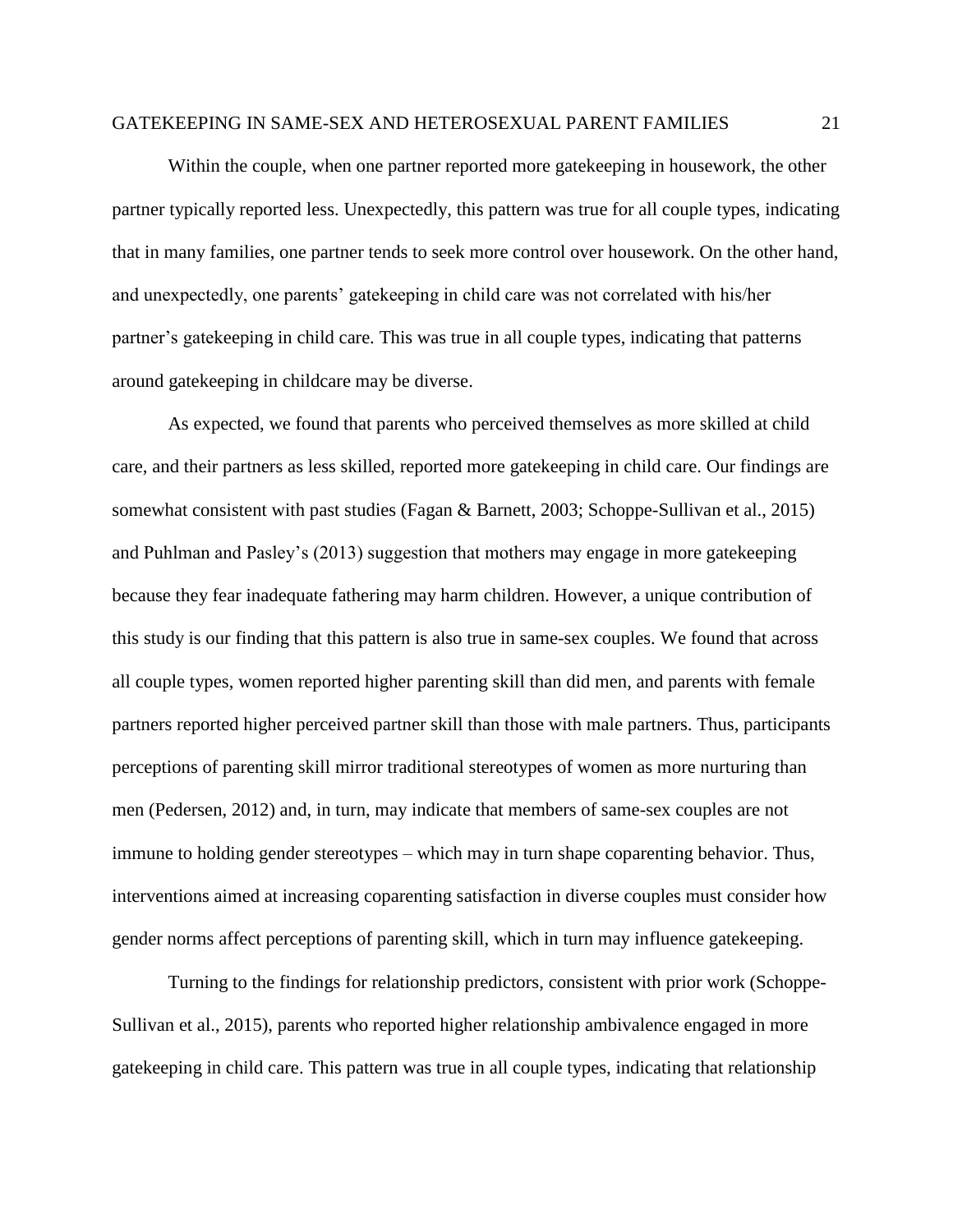ambivalence may affect coparenting similarly in different types of families. It is possible that parents who are uncertain about the long-term viability of their relationships may monopolize child care. Perhaps they hope to retain stronger connections with the children in case the family separates and a custody battle ensues. Alternatively, perhaps they are seeking emotional connection from their children due to estrangement from their partner. Regarding conflict, higher conflict predicted more gatekeeping in child care only, and this was true only in same-sex couples. Perhaps the level of conflict simply matters less for heterosexual couples, who, regardless of the level of conflict, tend to organize themselves according to gendered roles whereby mothers engage in more gatekeeping than fathers. Whereas, in same-sex couples, who tend to value equality (Goldberg, 2010), gatekeeping is more apt to occur in response to deeper relationship difficulties. Unexpectedly, ambivalence and conflict did not predict more gatekeeping in housework. Perhaps gatekeeping in housework does not occur in response to relationship difficulties because housework does not provide as much of an emotional connection with others as does childcare and thus gatekeeping in housework is not experienced as a meaningful way to cope with relationship difficulties. These findings underscore the importance of targeting relationship difficulties when seeking to improve co-parenting.

Regarding the work context, we found that lower job autonomy was associated with higher gatekeeping in both housework and child care for parents with male partners, but not parents with female partners. Allen and Hawkins (1999) theorized that parents might engage in gatekeeping to compensate for disempowerment in low-prestige occupations by seeking power at home. This may explain the connection between low job autonomy and gatekeeping among parents with a male partner (i.e., heterosexual women and gay men), but the lack of connection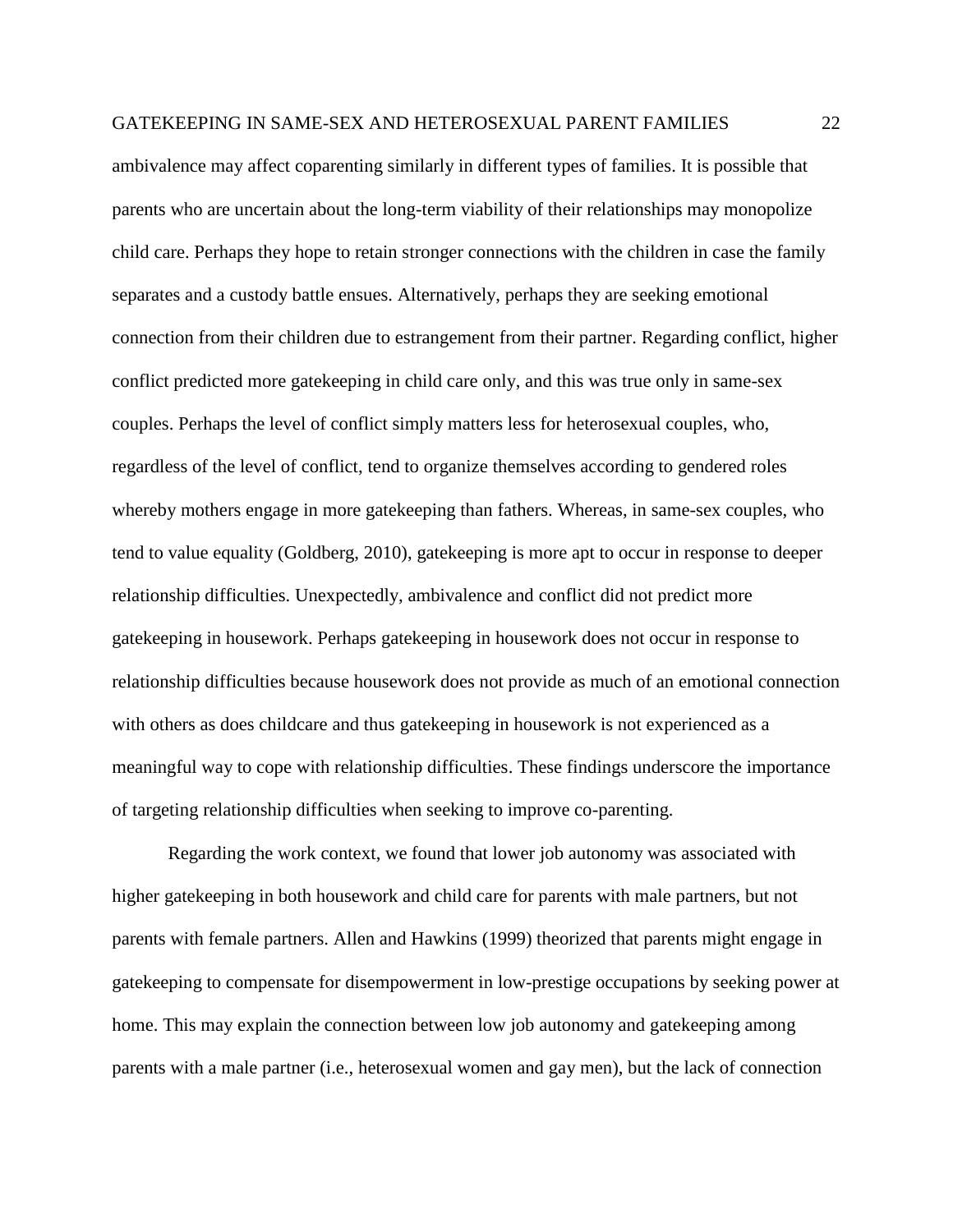between these domains among parents with a female partner (i.e., lesbians and heterosexual men) was surprising. It is possible that these patterns reflect the influence of gender socialization. That is, when feeling disempowered at work, parents with female partners may turn to their spouses – who, as women, have been conditioned to do more "emotion work" in the relationship (Knudson & Mahoney, 2009). Thus, they may turn to their partner for emotional support to relieve stress, instead of engaging in gatekeeping to increase power in the home.

Consistent with past work (Gaunt, 2008), lower personal income was related to more gatekeeping in housework for women. This association was true for women in both same-sex and heterosexual relationships. Gatekeeping over housework may be a strategy to gain more control over family decisions when a low-income partner feels a lack of power in the relationship (Blumstein & Schwartz, 1983; Moore, 2008). The fact that income was associated with gatekeeping in women but not men may reflect the impact of gender socialization, whereby women are socialized to gain personal meaning and power through housework, but men who focus on housework perceive a loss of personal power because they are stepping outside of socially constructed gender roles (Carrington, 1999; Knudson & Mahoney, 2009). Unexpectedly, income was unrelated to gatekeeping in child care. This may reflect the lower desirability of housework as a form of labor, compared to child care; that is, low-income parents may find that their partners put up less of a "fight" when they enact gatekeeping in housework than in child care (Goldberg, 2013). Finally, in contrast to prior work (e.g., Cannon et al., 2008; Schoppe-Sullivan et al., 2015) we found no relationship between neuroticism and gatekeeping. Thus, relationship and work factors may better account for gatekeeping than individual traits.

# **Limitations and Future Directions**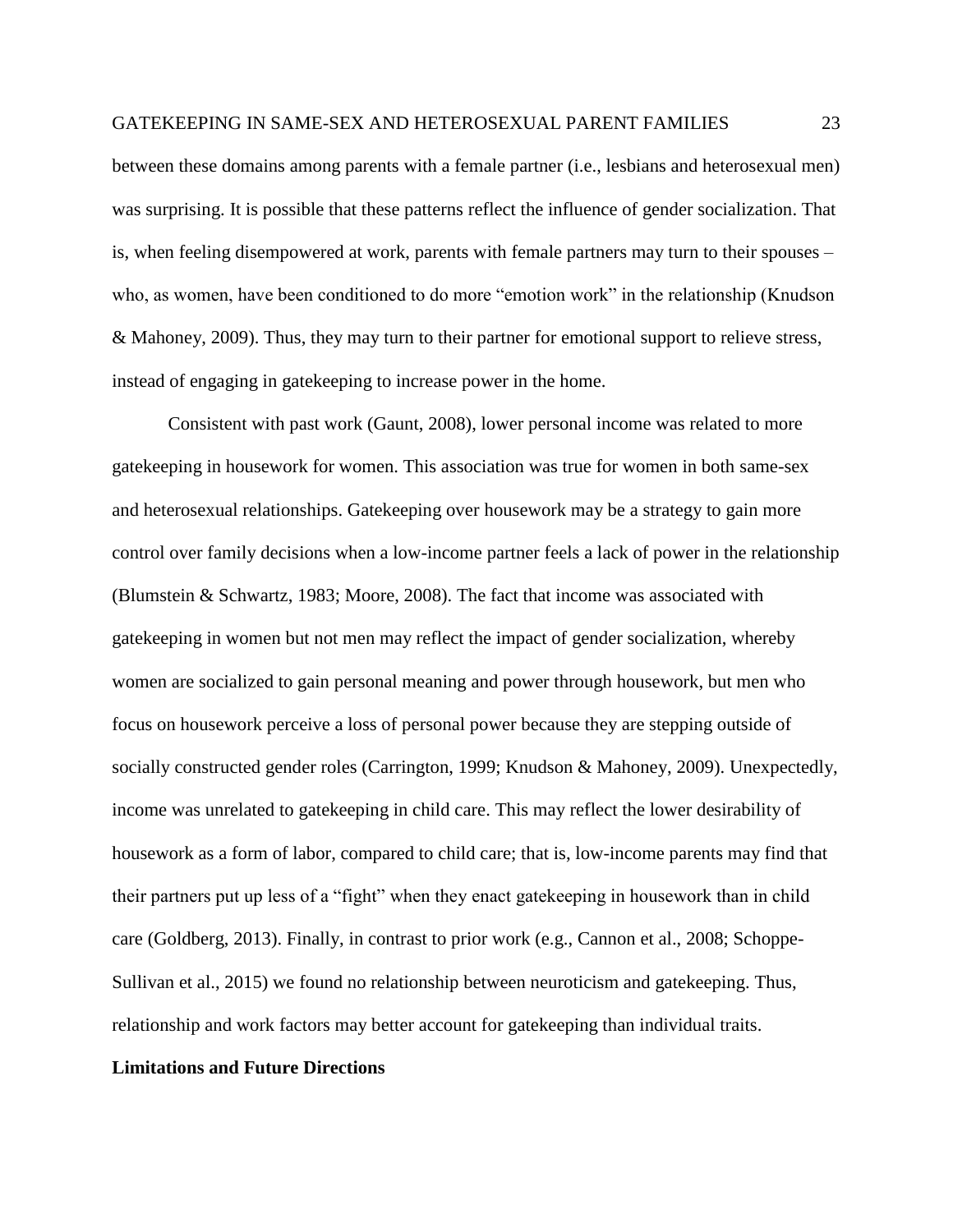The current study is limited in several ways. First, our outcome measures did not assess behaviors that encourage the other parent's participation, as some studies have (e.g., Schoppe-Sullivan, Brown, Cannon, Mangelsdorf, & Sokolowski, 2008). Our outcome measures were also based on self-report. Future research can examine gatekeeping behaviors, the consequences of these behaviors, and their frequency in different family types. In addition, we found low internal consistency on the housework subscale of gatekeeping for heterosexual women (below .65). Future work should examine whether our conceptualization of the two different domains of gatekeeping (housework and child care) are meaningful and valid among other samples of samesex and heterosexual couples.

We did not assess several factors that may predict gatekeeping. Future research can measure traditional gender beliefs (Cannon et al., 2008; Kulik & Tsoref, 2010) and alternative gender norms in LGBTQ communities as predictors of gatekeeping. We also did not assess the effects of religiosity (Schoppe-Sullivan et al., 2015; Gaunt, 2008), flexibility of work schedules (Radcliffe & Cassel, 2015), or family support (Kulik & Tsoref, 2010), all of which have been linked to gatekeeping. The small proportion of part-time working parents and non-employed participants in the current sample precluded us from exploring the relationship between work hours and gatekeeping. Future research could examine parental work status (e.g., full-time, parttime, or no paid work), partners' work status, and their interaction in relation to gatekeeping.

Finally, the longitudinal nature of this study, whereby we measured predictors of gatekeeping prior to adoption, and gatekeeping two years after adoption, may be both a strength and a limitation. Regarding the limitations of this design, changes could occur in the couple during the two year lapse that are not accounted for, such as job changes and increases in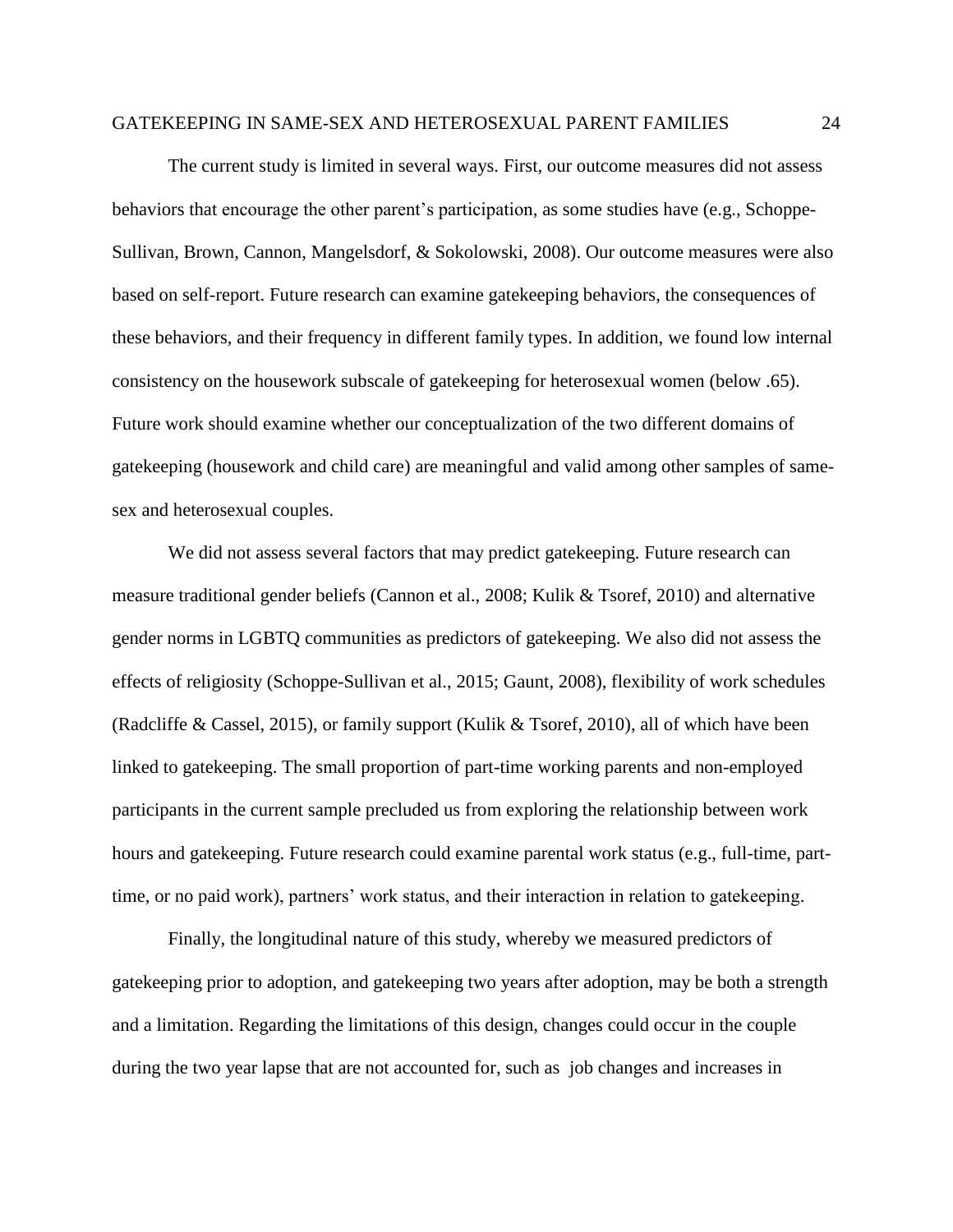conflict after adoption. On the other hand, the predictive nature of the study can assist practitioners in identifying couples that may need more support in coparenting prior to their adoption of children, opening doors for earlier interventions.

# **Conclusion**

Our study generated several important insights. First, our finding that fathers in same-sex relationships engage in higher average levels of gatekeeping than mothers in same-sex relationships suggests that gatekeeping should not be conceptualized as maternal behavior, but instead, be recognized as a behavior that both men and women can engage in depending on their relational context. Second, our findings point to the importance of taking into account how the work environment affects gatekeeping. Parents who feel disempowered by working in low autonomy and low-paying jobs may be more likely to assert power at home than parents who feel empowered at work. Third, our findings about the relationships between self-perceived parenting skill, job autonomy and income and our outcome gatekeeping suggest that gender theory is a useful framework for theorizing about predictors of gatekeeping in same-sex and heterosexual couples—although future work should perhaps integrate gender theory with other relevant frameworks (e.g., feminist and ecological perspectives), particularly when examining coparenting in same-sex couples. Finally, our findings have implications for intervention efforts seeking to improve coparenting relationships. Practitioners who work with families to improve coparenting may find it useful to help parents cope with feelings of disempowerment at work.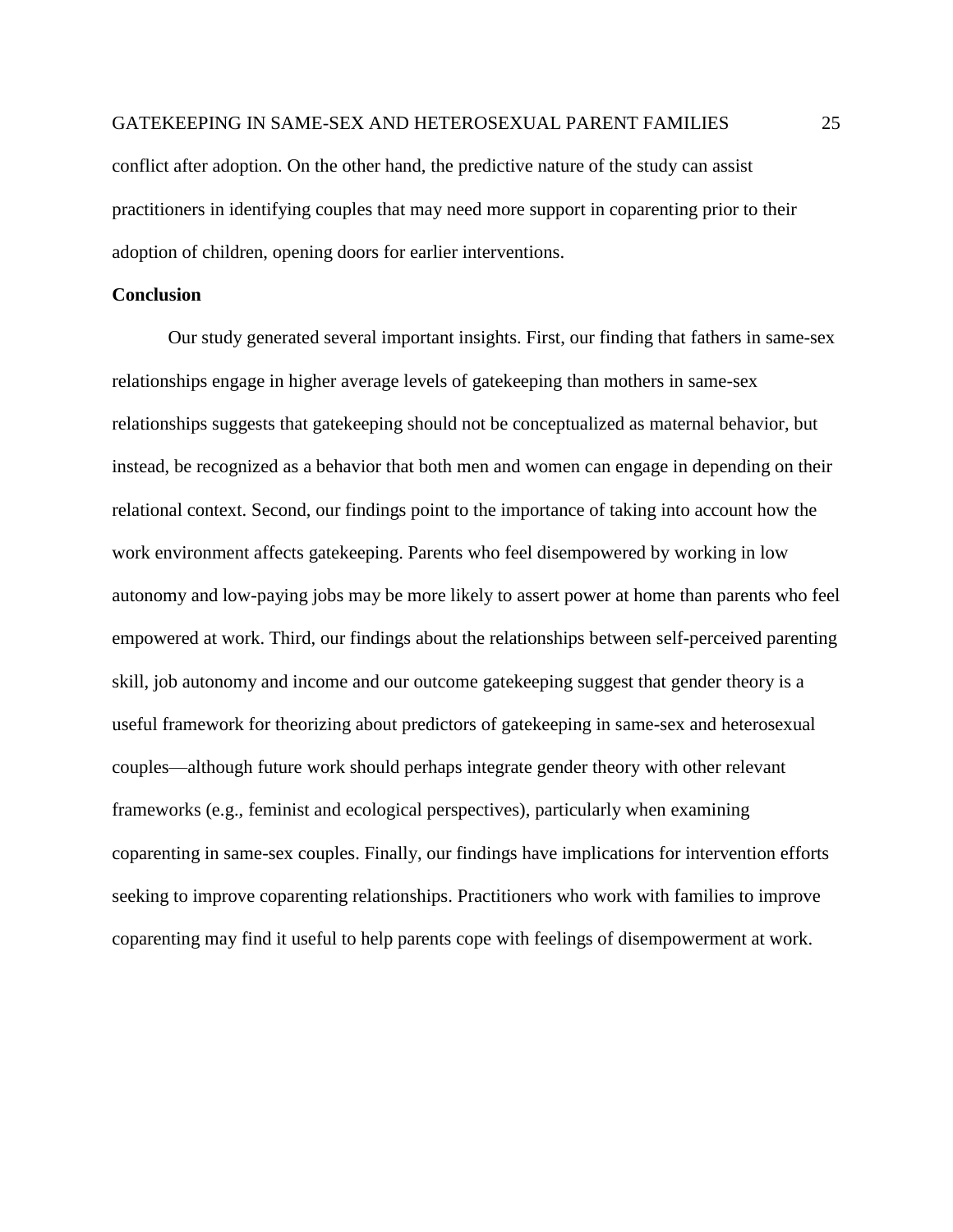- Allen, S. M., & Hawkins, A. J. (1999). Maternal gatekeeping: Mothers' beliefs and behaviors that inhibit greater father involvement in family work. *Journal of Marriage and the Family, 61*(1), 199-212. doi:10.2307/353894
- Blumstein, P., & Schwartz, P. (1983). *American couples: Money, work and sex*. New York: William Morrow.
- Braiker, H., & Kelley, H. (1979). Conflict in the development of close relationships. In R. Burgess & T. Huston (Eds.), *Social exchange in developing relationships* (pp. 135–167). New York: Academic Press.
- Cannon, E. A., Shoppe-Sullivan, S. J., Mangelsdorf, S. C., Brown, G., & Sokolowski, M. S. (2008). [Parent characteristics as antecedents of maternal gatekeeping and fathering](http://goddard40.clarku.edu:2661/ehost/viewarticle?data=dGJyMPPp44rp2%2fdV0%2bnjisfk5Ie46a9Ir62wTLOk63nn5Kx95uXxjL6nr0evqq1KrqeyOK%2bouEq0sK9RnsbLPvLo34bx1%2bGM5%2bXsgeKzq0qvp7BPrqm2UbSc6nns3bt97Jziervm8ZHmnPJ55bO%2fZqTX7FWwpq5Qq6e0Ta%2brq0iuraR%2b7ejrefKz5I3q4vJ99uoA&hid=124)  [behavior.](http://goddard40.clarku.edu:2661/ehost/viewarticle?data=dGJyMPPp44rp2%2fdV0%2bnjisfk5Ie46a9Ir62wTLOk63nn5Kx95uXxjL6nr0evqq1KrqeyOK%2bouEq0sK9RnsbLPvLo34bx1%2bGM5%2bXsgeKzq0qvp7BPrqm2UbSc6nns3bt97Jziervm8ZHmnPJ55bO%2fZqTX7FWwpq5Qq6e0Ta%2brq0iuraR%2b7ejrefKz5I3q4vJ99uoA&hid=124) *Family Process, 47*(4), 501-519. doi:10.1111/j.1545-5300.2008.00268.x

Carrington, C. (1999). *No place like home*. Chicago, IL: The University of Chicago Press.

- Crouter, A. C., Perry-Jenkins, M., Huston, A. C., & McHale, S. M. (1987). Processes underlying father involvement in dual-earner and single-earner families. *Developmental Psychology*, *23,* 431–440. doi:10.1037/0012-1649.23.3.431
- De Luccie, M. F. (1995). Mothers as gatekeepers: A model of maternal mediators of father involvement. *[The Journal of Genetic Psychology,](http://goddard40.clarku.edu:2873/pubidlinkhandler/sng/pubtitle/The+Journal+of+Genetic+Psychology/$N/34448/DocView/228461205/fulltext/9C96E76BFA554136PQ/1?accountid=10152)* 156(1), 115-131. doi[:10.1080/00221325.1995.9914811](http://goddard40.clarku.edu:3013/10.1080/00221325.1995.9914811)
- Ehrenberg, M. F., Gearing-Small, M., Hunter, M. A., & Small, B. J. (2001). Childcare task division and shared parenting attitudes in dual-earner families with young children. *Family Relations, 50,* 143–153. doi:10.1111/j.1741-3729.2001.00143.x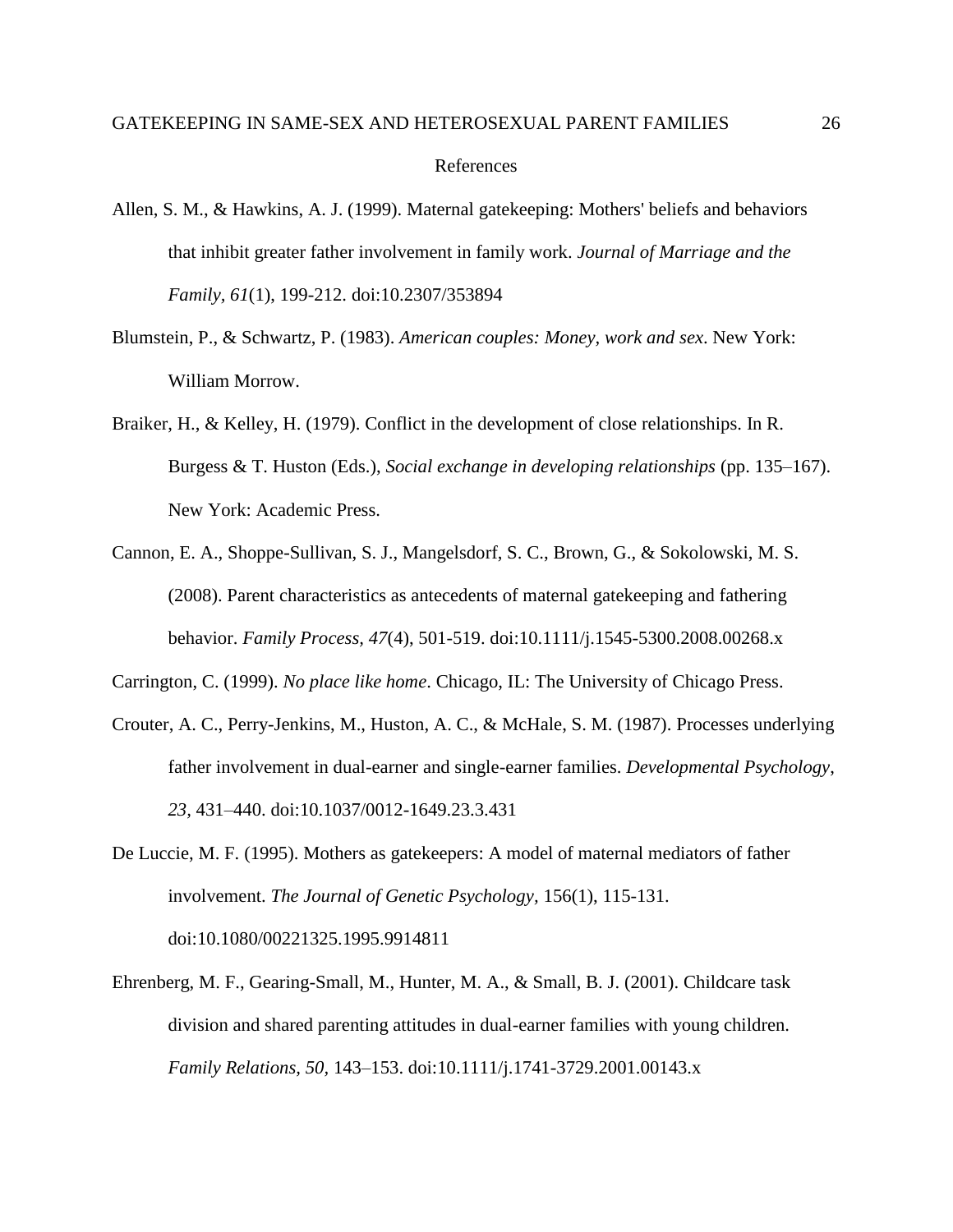- Ehrensaft, D. (1990). Parenting together: Men and women sharing the care of their children. Chicago: University of Illinois Press.
- Fagan, J., & Barnett, M. (2003). The relationship between maternal gatekeeping, paternal competence, mothers' attitudes about the father role, and father involvement. *Journal of Family Issues, 24*(8), 1020-1043. doi:10.1177/0192513X03256397
- Farr, R. H., & Patterson, C. J. (2013). Coparenting among lesbian, gay, and heterosexual couples: Associations with adopted children's outcomes. *Child Development, 84*(4), 1226-1240. doi:10.1111/cdev.12046
- Frisco, M. L., & Williams, K. (2003). Perceived housework equity, marital happiness, and divorce in dual-earner households. *Journal of Family Issues, 24*(1), 51-73. doi: 10.1177/0192513X02238520
- Gabb, J. (2005). Lesbian m/otherhood: Strategies of familial-linguistic management in lesbian parent families. *Sociology*, *39*, 585–603. doi:10.1177/0038038505056025
- Gartrell, N., Banks, A., Hamilton, J., Reed, N., Bishop, H., & Rodas, C. (1999). The national lesbian family study: 2. Interviews with mothers of toddlers. American Journal of Orthopsychiatry, 69, 362 – 369. doi:10.1037/h0080410
- Gaunt, R. (2008). [Maternal gatekeeping: Antecedents and consequences.](http://goddard40.clarku.edu:2661/ehost/viewarticle?data=dGJyMPPp44rp2%2fdV0%2bnjisfk5Ie46a9Ir62wTLOk63nn5Kx95uXxjL6nr0evqq1KrqeyOK%2bouEq0sK9RnsbLPvLo34bx1%2bGM5%2bXsgeKzq0qvp7BPrqm2UbSc6nns3bt97Jziervm8ZHmnPJ55bO%2fZqTX7FWwpq5Qq6avUbauq0iuq6R%2b7ejrefKz5I3q4vJ99uoA&hid=124) *Journal of Family Issues, 29*(3), 373-395. doi:10.1177/0192513X07307851
- Goldberg, A. E. (2010). *Lesbian and gay parents and their children, research on the family life cycle.* Washington, DC: American Psychological Association.

Goldberg, A. E. (2012). *Gay dads: Transitions to adoptive fatherhood*. New York: NYU Press.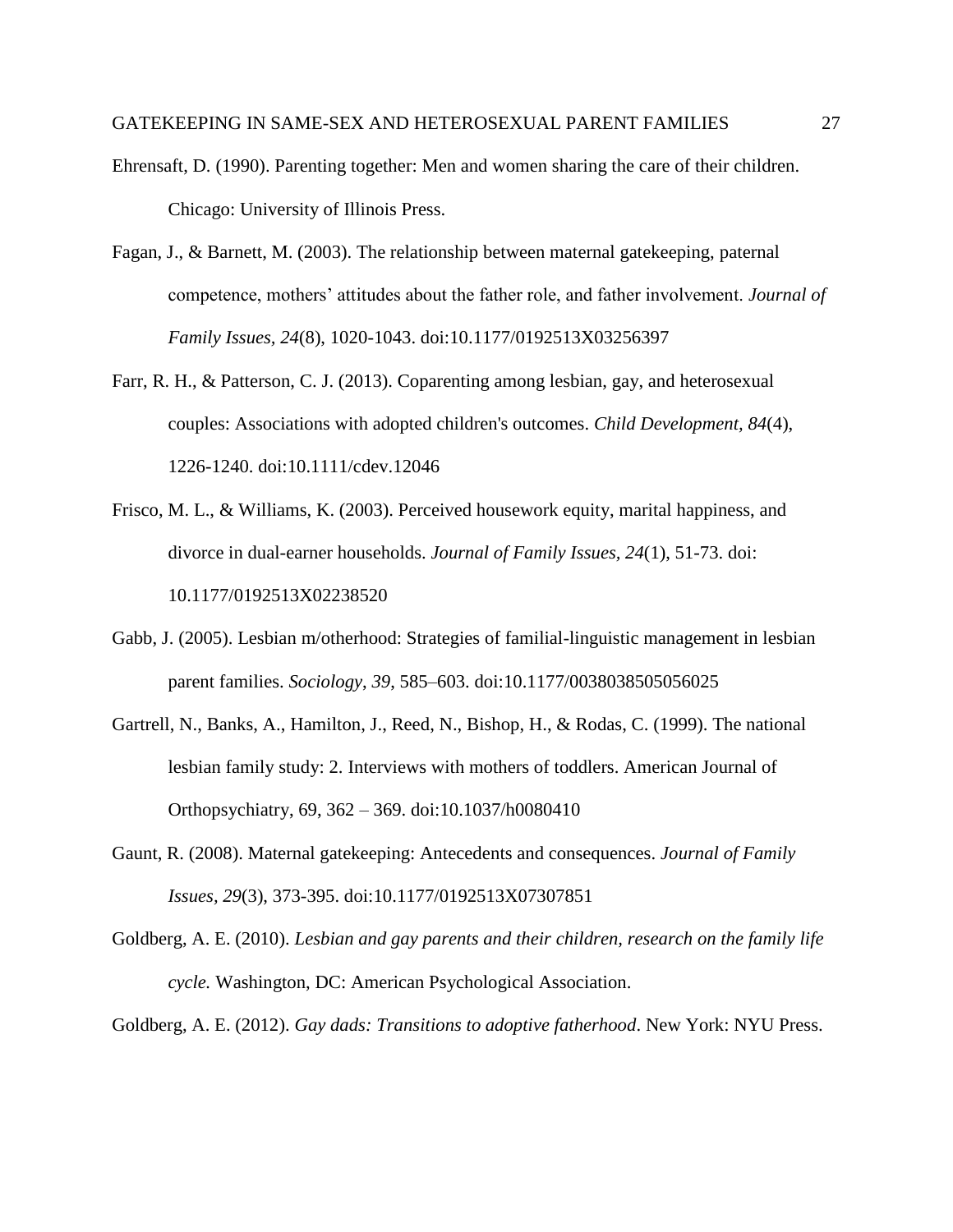- Goldberg, A. E. (2013). "Doing" and "undoing" gender: The meaning and division of housework in same-sex couples. *Journal of Family Therapy and Review, 5*, 85-104. doi:10.1111/jftr.12009
- Goldberg, A. E., Downing, J. B., & Sauck, C. C. (2008). Perceptions of children's parental preferences in lesbian two-mother households. *Journal of Marriage and Family, 70*, 419- 134. doi:10.1111/j.1741-3737.2008.00491.x
- Goldberg, A. E. & Smith, J. Z. (2009). Perceived parenting skill across the transition to adoptive parenthood among lesbian, gay, and heterosexual couples. *Journal of Family Psychology, 23*, 861-870. doi:10.1037/a0017009
- Goldberg, A. E., Smith, J. Z., & Kashy, D. A. (2010). Pre-adoptive factors predicting lesbian, gay, and heterosexual couples' relationship quality across the transition to adoptive parenthood. *Journal of Family Psychology, 24,* 221-232. doi:10.1037/a0019615
- Goldberg, A. E., Smith, J. Z., & Perry-Jenkins, M. (2012). The division of labor in lesbian, gay, and heterosexual new adoptive parents. *Journal of Marriage and Family, 74*, 812-828. doi:10.1111/j.1741-3737.2012.00992.x
- Gotta, G., Green, R.-J., Rothblum, E., Solomon, S., Balsam, K., & Schwartz, P. (2011). Heterosexual, lesbian, and gay male relationships: A comparison of couples in 1975 and 2000. *Family Process, 50*, 353-376. doi:10.1111/j.1545-5300.2011.01365.x
- Greenberger, O'Neil, R., & Nagel, S. K. (1994). Linking workplace and homeplace: Relations between the nature of adults' work and their parenting behaviors. *Developmental Psychology, 30*, 990-1002. doi:10.1037/0012-1649.30.6.990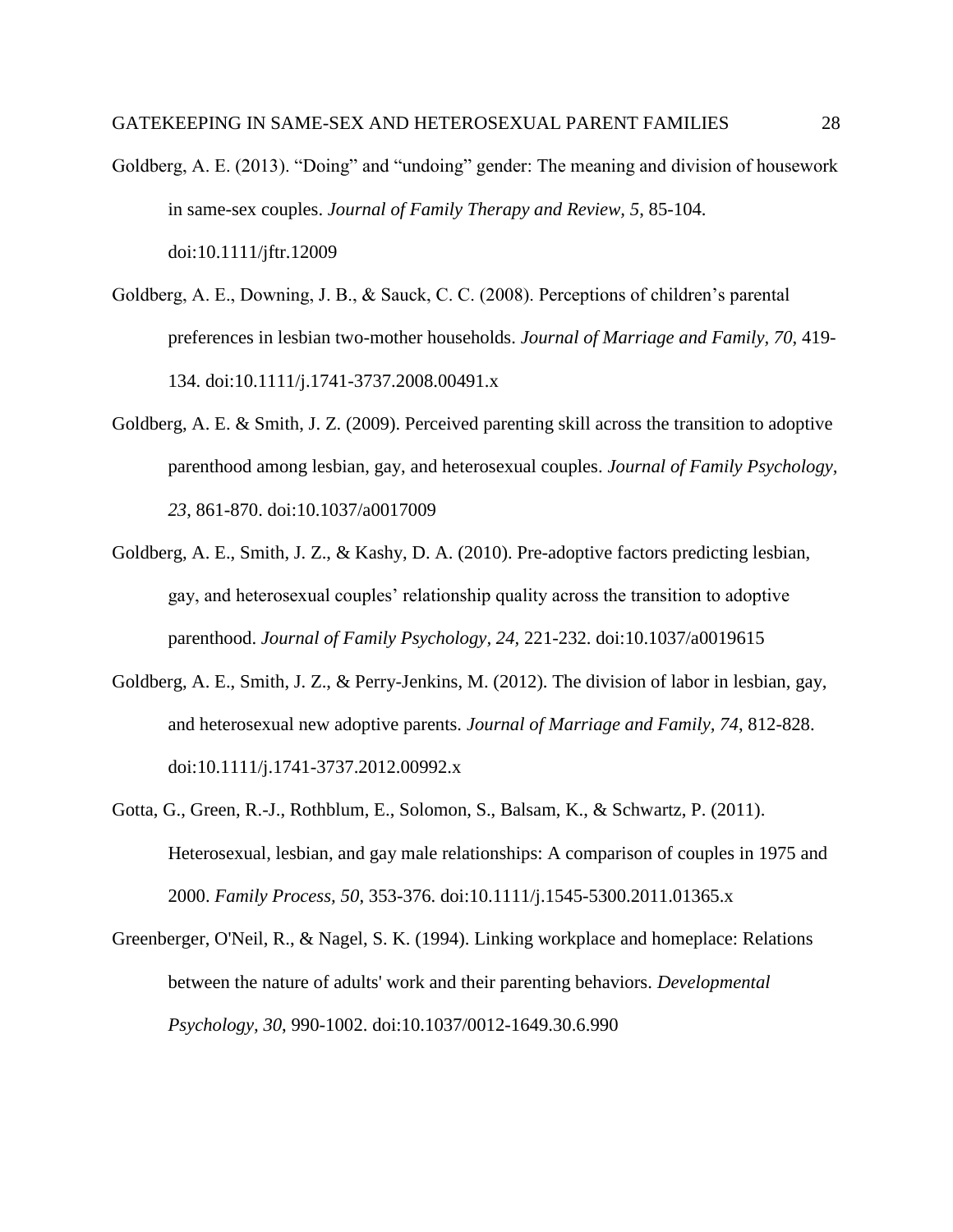Hawkins, A. J., Marshall, C. M., & Allen, S. M. (1998). The Orientation Toward Domestic Labor Questionnaire: Exploring dual-earner wives' sense of fairness about family work. *Journal of Family Psychology, 12*(2), 244-258. doi:10.1037/0893-3200.12.2.244

Kenny, D., Kashy, K., & Cook, W. (2006). Dyadic data analysis. New York, NY: Guilford Press.

- Knudson-Martin, C., & Mahoney, A. R. (Eds.). (2009). *Couples, gender, and power: Creating change in intimate relationships.* New York, NY: Springer Publishing Company.
- Kulik, L., & Tsoref, H. (2010). The entrance to the maternal garden: Environmental and personal variables that explain maternal gatekeeping. *Journal of Gender Studies, 19*(3), 263–277. doi:10.1080/09589236.2010.494342
- Kurdek, L. A. (2004). Are gay and lesbian cohabiting couples really different from heterosexual married couples? *Journal of Marriage and Family, 66*, 880 – 900. doi:10.1111/j.0022– 2445.2004.00060.
- McCrae, R. R., & Costa, P. T. (1987). Validation of the 5 factor model of personality across instruments and observers. *Journal of Personality & Social Psychology, 52*, 81-90.
- Meteyer, K., & Perry-Jenkins, M. (2010). [Father involvement among working-class, dual-earner](http://goddard40.clarku.edu:2661/ehost/viewarticle?data=dGJyMPPp44rp2%2fdV0%2bnjisfk5Ie46a9Ir62wTLOk63nn5Kx95uXxjL6nr0evqq1KrqeyOK%2bouEq0sK9RnsbLPvLo34bx1%2bGM5%2bXsgeKzq0qvp7BPrqm2UbSc6nns3bt97Jziervm8ZHmnPJ55bO%2fZqTX7FWwpq9Iq6ixULCnq0iuraR%2b7ejrefKz5I3q4vJ99uoA&hid=124)  [couples.](http://goddard40.clarku.edu:2661/ehost/viewarticle?data=dGJyMPPp44rp2%2fdV0%2bnjisfk5Ie46a9Ir62wTLOk63nn5Kx95uXxjL6nr0evqq1KrqeyOK%2bouEq0sK9RnsbLPvLo34bx1%2bGM5%2bXsgeKzq0qvp7BPrqm2UbSc6nns3bt97Jziervm8ZHmnPJ55bO%2fZqTX7FWwpq9Iq6ixULCnq0iuraR%2b7ejrefKz5I3q4vJ99uoA&hid=124) *Fathering, 8*(3), 379-403. doi:10.3149/fth.0803.379
- Meyer, I. H. (1995). Minority stress and mental health in gay men. *Journal of Health & Sexual Behavior, 36*, 38-56.
- Moore, M. (2008). Gendered power relations among women: A study of household decisionmaking in Black, lesbian stepfamilies. *American Sociological Review*, *73*, 335–356. doi:10.1177/000312240807300208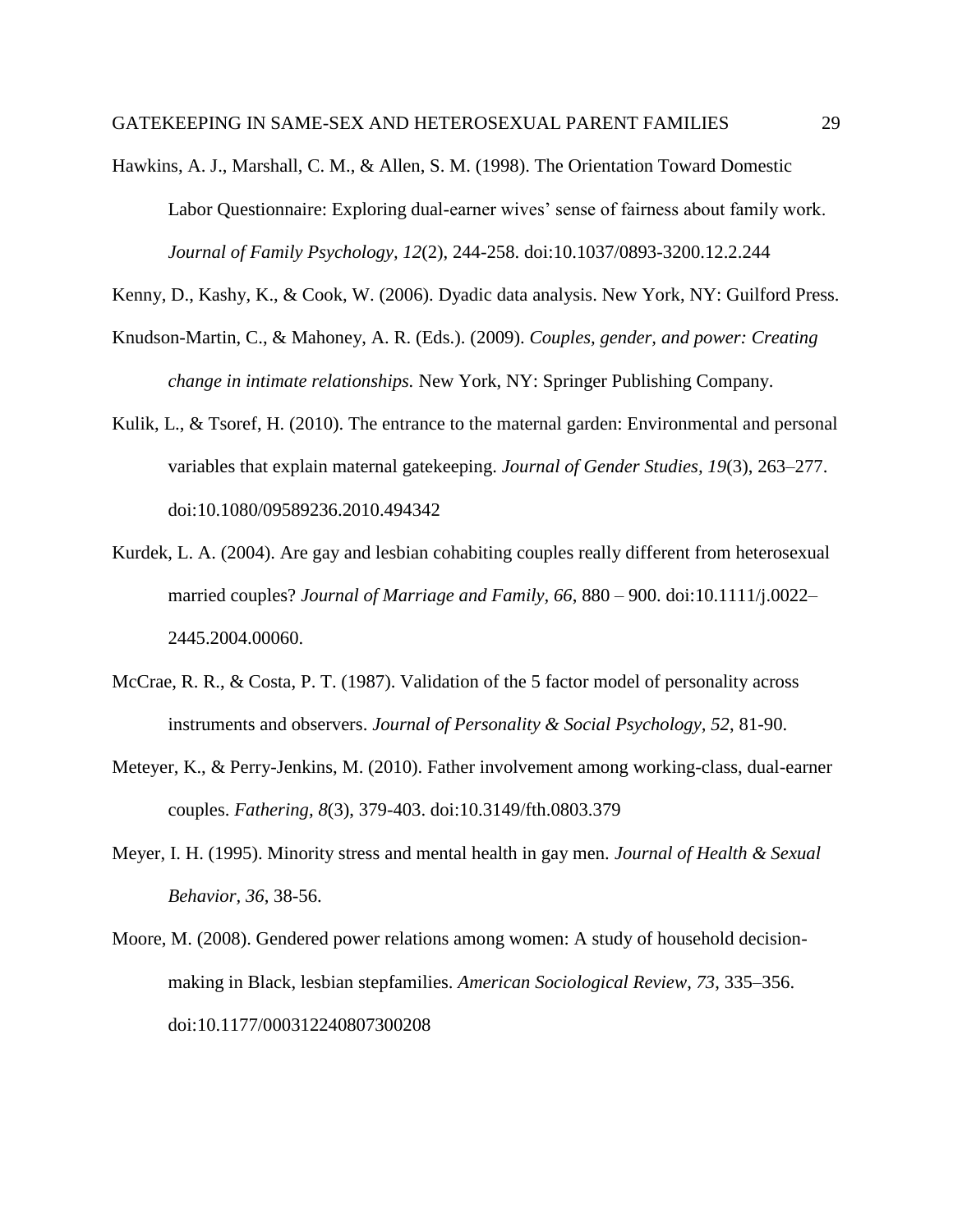- Moore, E. (2012). Paternal Banking and Maternal Gatekeeping in Postdivorce Families. *Journal of Family Issues, 33*(6), 745-772. doi:10.1177/0192513X11428444
- Oerton, S. (1997). "Queer housewives?" Some problems in theorising the division of domestic labour in lesbian and gay households. *Women's Studies International Forum, 20*, 421- 430. doi:10.1016/S0277-5395(97)00025-3
- Oswald, R., Blume, L., & Marks, S. (2005). Decentering heteronormativity: A model for family family studies. In V. Bengtson, A. Acock, K. Allen, D. Klein, & P. Dilworth-Anderson (Eds.), Sourcebook of family theory and research (pp. 143 – 165). Thousand Oaks, CA: Sage.
- Pedersen, D. E. (2012). The good mother, the good father, and the good parent: Gendered definitions of parenting. Journal of Feminist Family Therapy, 24(3), 230-246. doi:10.1080/08952833.2012.648141
- Pedersen, D. E., & Kilzer, G. (2014). Work-to-family conflict and the maternal gatekeeping of dual-earner mothers with young children. *Journal of Family and Economic Issues, 35*(2), 251-262. doi:10.1007/s10834-013-9370-3
- Perlesz, A., Power, J., Brown, R., McNair, R., Schofield, M., Pitts, M. … Bickerdike, A. (2010). Organising work and home in same-sex parented families: Findings from the Work Love Play study. *Australian and New Zealand Journal of Family Therapy, 31*(4), 374-391. doi:10.1375/anft.31.4.374
- Puhlman, D. J., & Pasley, K. (2013). Rethinking maternal gatekeeping*. Journal of Family Theory & Review, 5*(3), 176-193. doi:10.1111/jftr.12016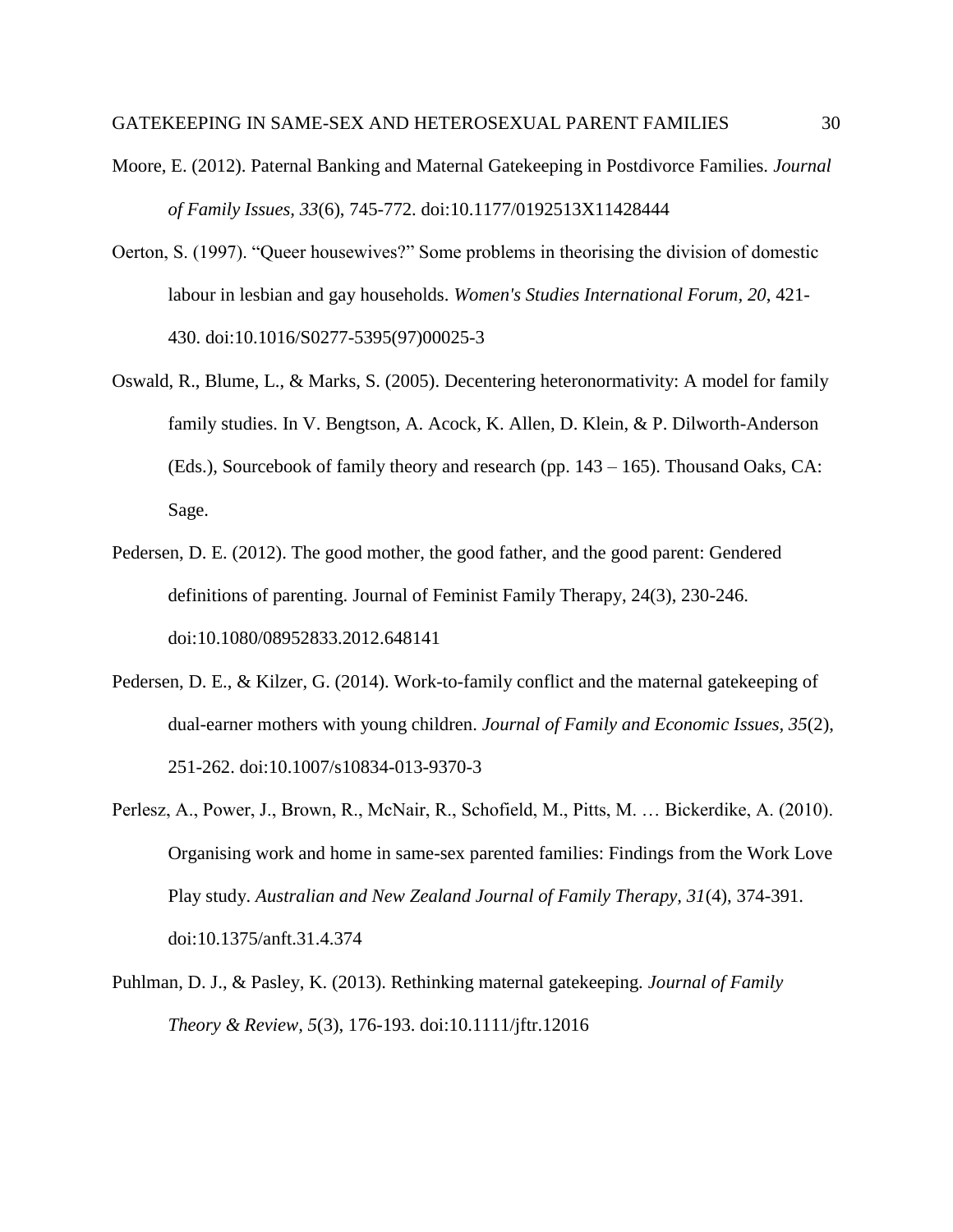- Radcliffe, L. S., & Cassell, C. (2015). Flexible working, work–family conflict, and maternal gatekeeping: The daily experiences of dual‐earner couples. *Journal of Occupational and Organizational Psychology, 88*(4), 835-855. doi:10.1111/joop.12100
- Schoppe-Sullivan, S. J., Altenburger, L. E., Lee, M. A., Bower, D. J., & Dush, C. M. K. (2015). Who are the gatekeepers? Predictors of maternal gatekeeping. *Parenting: Science and Practice, 15*(3), 166-186. doi:10.1080/15295192.2015.1053321
- Schoppe-Sullivan, S. J., Brown, G. L., Cannon, E. A., Mangelsdorf, S. C., & Sokolowski, M. S. (2008). [Maternal gatekeeping, coparenting quality, and fathering behavior in families](http://goddard40.clarku.edu:2661/ehost/viewarticle?data=dGJyMPPp44rp2%2fdV0%2bnjisfk5Ie46a9Ir62wTLOk63nn5Kx95uXxjL6nr0evqq1KrqeyOK%2bouEq0sK9RnsbLPvLo34bx1%2bGM5%2bXsgeKzq0qvp7BPrqm2UbSc6nns3bt97Jziervm8ZHmnPJ55bO%2fZqTX7FWwpq5Qq6a0UK6tq0iurKR%2b7ejrefKz5I3q4vJ99uoA&hid=124)  [with infants.](http://goddard40.clarku.edu:2661/ehost/viewarticle?data=dGJyMPPp44rp2%2fdV0%2bnjisfk5Ie46a9Ir62wTLOk63nn5Kx95uXxjL6nr0evqq1KrqeyOK%2bouEq0sK9RnsbLPvLo34bx1%2bGM5%2bXsgeKzq0qvp7BPrqm2UbSc6nns3bt97Jziervm8ZHmnPJ55bO%2fZqTX7FWwpq5Qq6a0UK6tq0iurKR%2b7ejrefKz5I3q4vJ99uoA&hid=124) *Journal of Family Psychology, 22*(3), 389-398. doi:10.1037/0893- 3200.22.3.389
- Smith, J., Sayer, A., & Goldberg, A. E. (2013). Multilevel modeling approaches to the study of LGBT parent-families. In A. E. Goldberg, & K. A. Allen (Eds.), *LGBT-parent families: Innovations in research and implications for practice* (pp. 307–323). New York, NY: Springer.
- Stevenson, M. M., Fabricius, W. V., Parke, R. D., Braver, S. L., Cookston, J. T., Coltrane, S., & Saenz, D. S. (2014). [Marital Problems, Maternal Gatekeeping Attitudes, and Father-Child](http://goddard40.clarku.edu:2661/ehost/viewarticle?data=dGJyMPPp44rp2%2fdV0%2bnjisfk5Ie46a9Ir62wTLOk63nn5Kx95uXxjL6nr0evqq1KrqeyOK%2bouEq0sK9RnsbLPvLo34bx1%2bGM5%2bXsgeKzq0qvp7BPrqm2UbSc6nns3bt97Jziervp8Xmk6t9%2fu7fMPt%2fku1GzqbdLtqq2PuTl8IXf6rt%2b8%2bLqjOPu8gAA&hid=124)  [Relationships in Adolescence.](http://goddard40.clarku.edu:2661/ehost/viewarticle?data=dGJyMPPp44rp2%2fdV0%2bnjisfk5Ie46a9Ir62wTLOk63nn5Kx95uXxjL6nr0evqq1KrqeyOK%2bouEq0sK9RnsbLPvLo34bx1%2bGM5%2bXsgeKzq0qvp7BPrqm2UbSc6nns3bt97Jziervp8Xmk6t9%2fu7fMPt%2fku1GzqbdLtqq2PuTl8IXf6rt%2b8%2bLqjOPu8gAA&hid=124) *Developmental Psychology, 50*(4), 1208-1218. doi:10.1037/a0035327
- Sutphin, S. T. (2010). Social exchange theory and the division of household labor in same-sex couples. Marriage & Family Review, 46(3), 191-206. doi:10.1080/01494929.2010.490102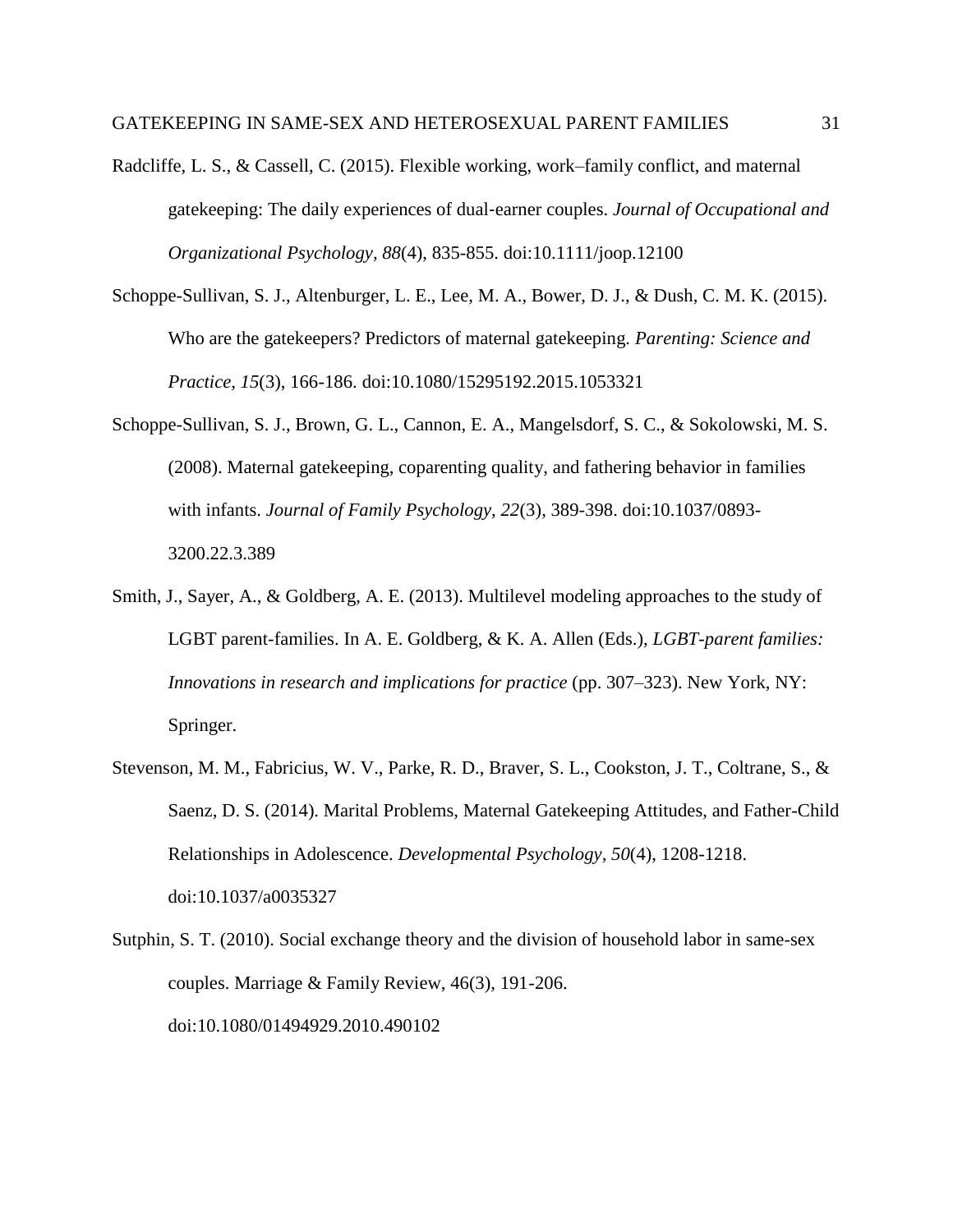- Thompson, L., & Walker, A. J. (1989). Gender in families: Women and men in marriage, work, and parenthood. *Journal of Marriage and Family, 51,* 845-871.
- Voydanoff, P. (2005). Consequences of boundary spanning demands and resources for work-to family conflict and perceived stress. *Journal of Occupational Health Psychology*, *10*, 491–503. doi:10.1037/1076-8998.10.4.491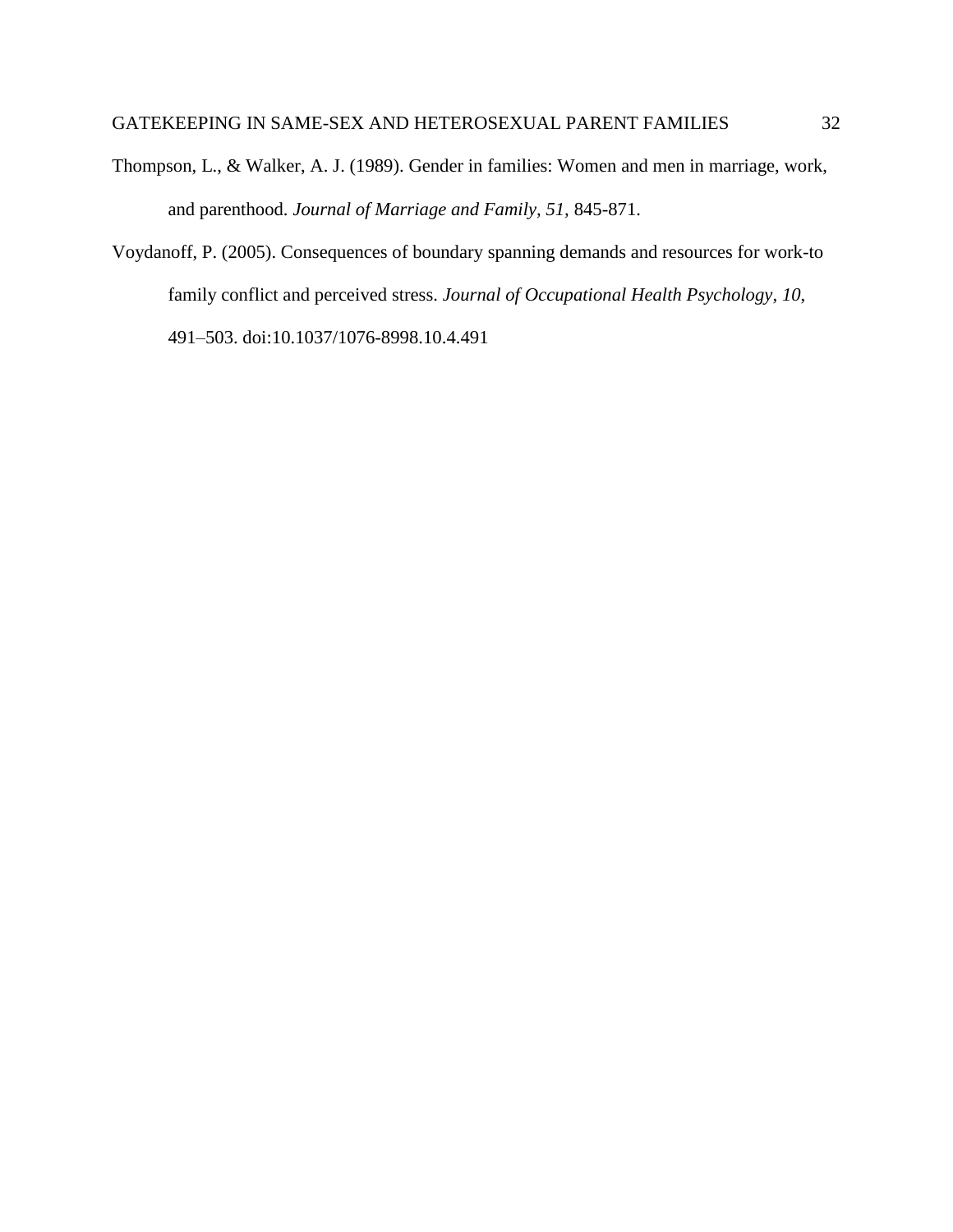|                 | Heterosexual             | Heterosexual             | <b>SS</b>                | <b>SS</b>                | Multilevel                                        | Group                                              |
|-----------------|--------------------------|--------------------------|--------------------------|--------------------------|---------------------------------------------------|----------------------------------------------------|
| Variable        | Women $(1)$              | Men $(2)$                | Women $(3)$              | Men $(4)$                | model analyses                                    | differences                                        |
|                 | M(SD)                    | M(SD)                    | M(SD)                    | M(SD)                    |                                                   |                                                    |
| Neuroticism     | 2.684(0.366)             | 2.541(0.387)             | 2.633(0.392)             | 2.676(0.370)             | $b^a b = -0.05$ , $t(363) =$<br>$-2.33, p = .020$ | $2 < 1^*, 2 < 4^*$                                 |
| Parenting skill | 3.126(0.574)             | 2.858 (0.588)            | 3.098(0.508)             | 2.908(0.556)             | $b_b = 0.11$ , $t(364) =$<br>3.96, $p < .001$     |                                                    |
| Partner skill   | 2.979(0.546)             | 3.390 (0.496)            | 3.307(0.501)             | 2.993(0.639)             | $b = 0.18$ , $t(365) =$<br>2.58, $p < .001$       | $4 < 2***$ , $1 < 2***$<br>$4 < 3***$ , $1 < 3***$ |
| Conflict        | 3.847(1.071)             | 3.494(1.043)             | 3.714(1.173)             | 3.703 (0.974)            |                                                   |                                                    |
| Ambivalence     | 1.579(0.647)             | 2.117(1.104)             | 1.796(0.819)             | 1.864(0.856)             | $b = 0.12$ , $t(365) =$<br>2.58, $p = .010$       | $3 < 2^*, 1 < 4^*$<br>$1 < 2***$                   |
| Personal income | \$45,487<br>$(\$38,358)$ | \$82,609<br>$(\$50,292)$ | \$55,210<br>$(\$34,951)$ | \$96,026<br>$(\$91,420)$ | $b_b = 6.98$ , $t(179) =$<br>22.75, $p < .001$    |                                                    |
| Job autonomy    | 3.792 (0.574)            | 3.903 (0.584)            | 3.940(0.541)             | 3.917 (0.569)            |                                                   |                                                    |

*Means and Standard deviations for Predictor Variables using MLM*

*Note*. The numbers in parentheses in column heads refer to the numbers used for illustrating significant differences in the last column titled "Group differences," which indicates significant group differences according to MLM. <sup>a</sup>Levels differed by the interaction of gender and couple type. <sup>b</sup>Levels differed by only gender.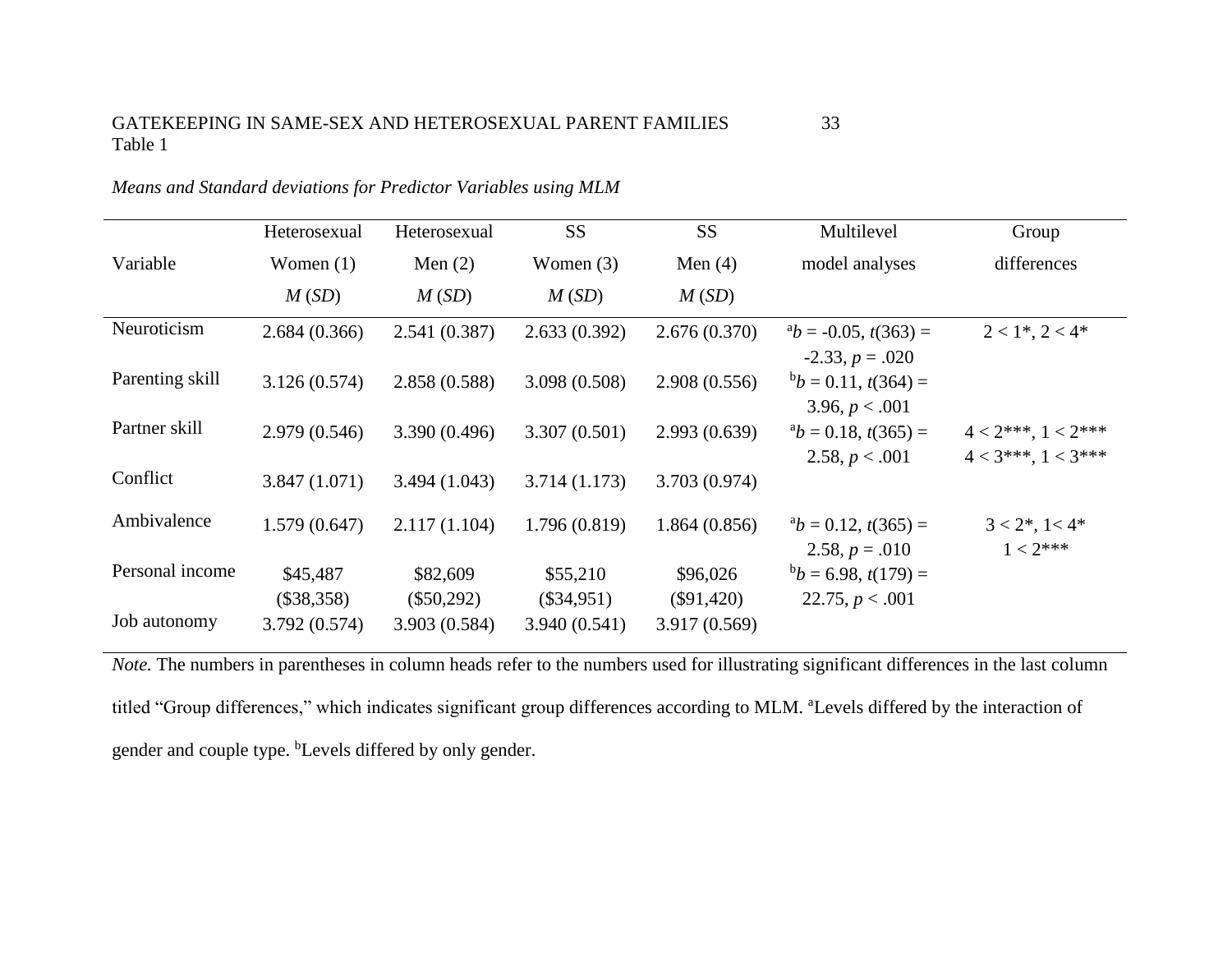|                               |                   | <b>Gatekeeping: Housework</b> | Gatekeeping: Child care |                  |  |
|-------------------------------|-------------------|-------------------------------|-------------------------|------------------|--|
|                               | Model 2           | Exploratory                   | Model 2                 | Exploratory      |  |
|                               | (Final Model)     | Model (SS-only)               | (Final Model)           | Model (SS-only)  |  |
|                               | b(SE)             | b(SE)                         | b(SE)                   | b(SE)            |  |
| Gender                        | 0.06(0.04)        | $-0.14(0.03)$ ***             | 0.04(0.04)              | $-0.07(0.04)$    |  |
| Type                          | $-0.01(0.03)$     |                               | $-0.01(0.03)$           |                  |  |
| Gender $\times$ Type          | $-0.20(0.03)$ *** |                               | $-0.12(0.04)$ **        |                  |  |
| Neuroticism                   | 0.12(0.08)        | 0.12(0.11)                    | 0.04(0.09)              | 0.12(0.13)       |  |
| Parenting skill               |                   |                               | $0.24(0.07)$ **         | $0.24(0.10)*$    |  |
| Partner skill                 |                   |                               | $-0.20(0.07)$ **        | $-0.19(0.09)*$   |  |
| Conflict                      | 0.02(0.03)        | 0.06(0.04)                    | 0.00(0.03)              | 0.07(0.04)       |  |
| Ambivalence                   | 0.06(0.04)        | 0.04(0.05)                    | $0.11(0.04)$ **         | $0.12(0.06)*$    |  |
| Income                        | $-0.01(0.01)$     | $-0.01(0.01)$                 | 0.00(0.01)              | 0.01(0.01)       |  |
| Job autonomy                  | $-0.14(0.06)*$    | $-0.21(0.08)$ **              | $-0.22(0.06)$ ***       | $-0.24(0.09)$ ** |  |
| Work hours                    | $-0.00(0.00)$     | 0.00(0.00)                    | $-0.01(0.00)$           | $-0.01(0.00)$    |  |
| <b>Education level</b>        | $-0.02(0.03)$     | $-0.02(0.04)$                 | 0.00(0.03)              | $-0.01(0.04)$    |  |
| Child age                     | 0.00(0.01)        | 0.00(0.00)                    | $-0.00(0.00)$           | $-0.00(0.00)$    |  |
| Type $\times$ Conflict        |                   |                               | $0.07(0.03)*$           |                  |  |
| Gender $\times$ Income        | $-0.02(0.01)$ *   | $-0.02(0.01)$ *               |                         |                  |  |
| Gender $\times$ Job           | $-0.05(0.06)$     |                               | 0.01(0.05)              |                  |  |
| autonomy                      |                   |                               |                         | $0.19(0.07)$ *   |  |
| Type $\times$ Job             | $-0.08(0.05)$     |                               | $-0.04(0.06)$           |                  |  |
| autonomy                      |                   |                               |                         |                  |  |
| Gender $\times$ Type $\times$ | $0.16(0.05)$ **   |                               | $0.19(0.05)$ ***        |                  |  |
| Job autonomy                  |                   |                               |                         |                  |  |

| Relationship between Predictors and Gatekeeping Using Multilevel Modeling |  |  |  |  |  |  |
|---------------------------------------------------------------------------|--|--|--|--|--|--|
|---------------------------------------------------------------------------|--|--|--|--|--|--|

*Note.* Type = Couple type (SS or heterosexual). Partner skill = perceived partner parenting skill. Income = personal annual income in increments of  $$1000$ . SS = same-sex couples. \**p* < .05. \*\**p*  $< .01.$  \*\*\* $p < .001$ . Model 1 is displayed in the supplemental material.